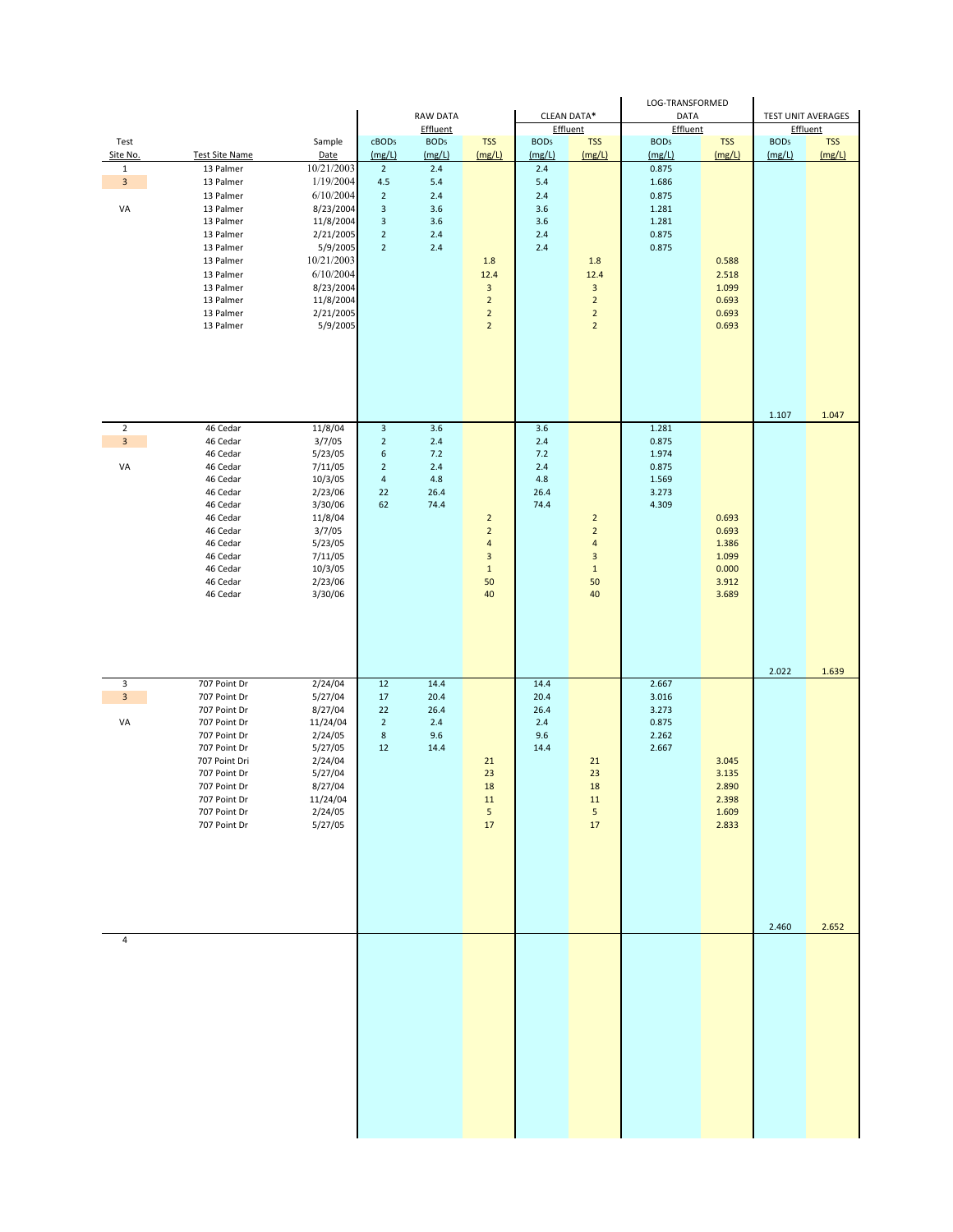| 5<br>$\mathbf{3}$<br>VA                 | 2280 Genito West<br>2280 Genito West<br>2280 Genito West<br>2280 Genito West<br>2280 Genito West<br>2280 Genito West<br>2280 Genito West<br>2280 Genito West<br>2280 Genito West<br>2280 Genito West<br>2280 Genito West<br>2280 Genito West<br>2280 Genito West<br>2280 Genito West<br>2280 Genito West<br>2280 Genito West                                      | 10/24/02<br>1/21/03<br>4/3/03<br>7/1/03<br>1/6/04<br>4/2/04<br>6/24/05<br>10/24/02<br>1/21/03<br>4/3/03<br>7/1/03<br>10/2/03<br>1/6/04<br>4/2/04<br>6/2/04<br>6/24/05 | $\overline{2}$<br>$\overline{2}$<br>6<br>$\sqrt{4}$<br>24<br>11<br>14                 | 2.4<br>2.4<br>7.2<br>4.8<br>28.8<br>13.2<br>16.8  | 4<br>6<br>5<br>$\bf 8$<br>17<br>11<br>16<br>14<br>$\bf 8$                    | 2.4<br>2.4<br>7.2<br>4.8<br>28.8<br>13.2<br>16.8      | $\overline{a}$<br>6<br>5<br>$\bf 8$<br>17<br>11<br>16<br>14<br>$\bf 8$           | 0.875<br>0.875<br>1.974<br>1.569<br>3.360<br>2.580<br>2.821          | 1.386<br>1.792<br>1.609<br>2.079<br>2.833<br>2.398<br>2.773<br>2.639<br>2.079 |       |       |
|-----------------------------------------|-------------------------------------------------------------------------------------------------------------------------------------------------------------------------------------------------------------------------------------------------------------------------------------------------------------------------------------------------------------------|-----------------------------------------------------------------------------------------------------------------------------------------------------------------------|---------------------------------------------------------------------------------------|---------------------------------------------------|------------------------------------------------------------------------------|-------------------------------------------------------|----------------------------------------------------------------------------------|----------------------------------------------------------------------|-------------------------------------------------------------------------------|-------|-------|
| 6                                       |                                                                                                                                                                                                                                                                                                                                                                   |                                                                                                                                                                       |                                                                                       |                                                   |                                                                              |                                                       |                                                                                  |                                                                      |                                                                               | 2.008 | 2.177 |
| $\overline{7}$<br>$\mathbf{3}$<br>VA    | 2675 Lam-Conley<br>2675 Lam-Conley<br>2675 Lam-Conley<br>2675 Lam-Conley<br>2675 Lam-Conley<br>2675 Lam-Conley<br>2675 Lam-Conley<br>2675 Lam-Conley<br>2675 Lam-Conley<br>2675 Lam-Conley<br>2675 Lam-Conley<br>2675 Lam-Conley<br>2675 Lam-Conley<br>2675 Lam-Conley                                                                                            | 10/21/03<br>1/16/04<br>6/10/04<br>7/28/04<br>8/16/04<br>11/1/04<br>5/25/05<br>10/21/03<br>1/16/04<br>6/10/04<br>7/28/04<br>8/16/04<br>11/1/04<br>5/25/05              | $\overline{2}$<br>3.6<br>4.9<br>$\ensuremath{\mathsf{3}}$<br>3<br>4<br>$\overline{2}$ | 2.4<br>4.32<br>5.88<br>3.6<br>3.6<br>4.8<br>2.4   | 1.4<br>1.7<br>11.3<br>11.4<br>$\overline{2}$<br>$\overline{2}$<br>4          | 2.4<br>4.32<br>5.88<br>3.6<br>3.6<br>4.8<br>2.4       | 1.4<br>$1.7\,$<br>11.3<br>11.4<br>$\overline{2}$<br>$\overline{2}$<br>$\sqrt{4}$ | 0.875<br>1.463<br>1.772<br>1.281<br>1.281<br>1.569<br>0.875          | 0.336<br>0.531<br>2.425<br>2.434<br>0.693<br>0.693<br>1.386                   | 1.302 | 1.214 |
| 8<br>$\overline{\mathbf{3}}$<br>VA<br>9 | 3815 Summit Crossing<br>3815 Summit Crossing<br>3815 Summit Crossing<br>3815 Summit Crossing<br>3815 Summit Crossing<br>3815 Summit Crossing<br>3815 Summit Crossing<br>3815 Summit Crossing<br>3815 Summit Crossing<br>3815 Summit Crossing<br>3815 Summit Crossing<br>3815 Summit Crossing<br>3815 Summit Crossing<br>3815 Summit Crossing<br>4581 Waterside Dr | 2/24/05<br>4/1/05<br>5/25/05<br>8/19/05<br>10/24/05<br>11/28/05<br>6/30/06<br>2/24/05<br>4/1/05<br>5/25/05<br>8/19/05<br>10/24/05<br>11/28/05<br>6/30/06<br>1/6/03    | 79<br>45<br>40<br>3<br>5<br>$\overline{2}$<br>$\overline{2}$<br>$\overline{2}$        | 94.8<br>54<br>48<br>3.6<br>6<br>2.4<br>2.4<br>2.4 | 33<br>46<br>60<br>5<br>$\sqrt{4}$<br>$\ensuremath{\mathsf{3}}$<br>$\sqrt{4}$ | 94.8<br>54<br>48<br>3.6<br>6<br>2.4<br>2.4<br>$2.4\,$ | 33<br>46<br>60<br>5<br>$\overline{a}$<br>3<br>4                                  | 4.552<br>3.989<br>3.871<br>1.281<br>1.792<br>0.875<br>0.875<br>0.875 | 3.497<br>3.829<br>4.094<br>1.609<br>1.386<br>1.099<br>1.386                   | 2.462 | 2.414 |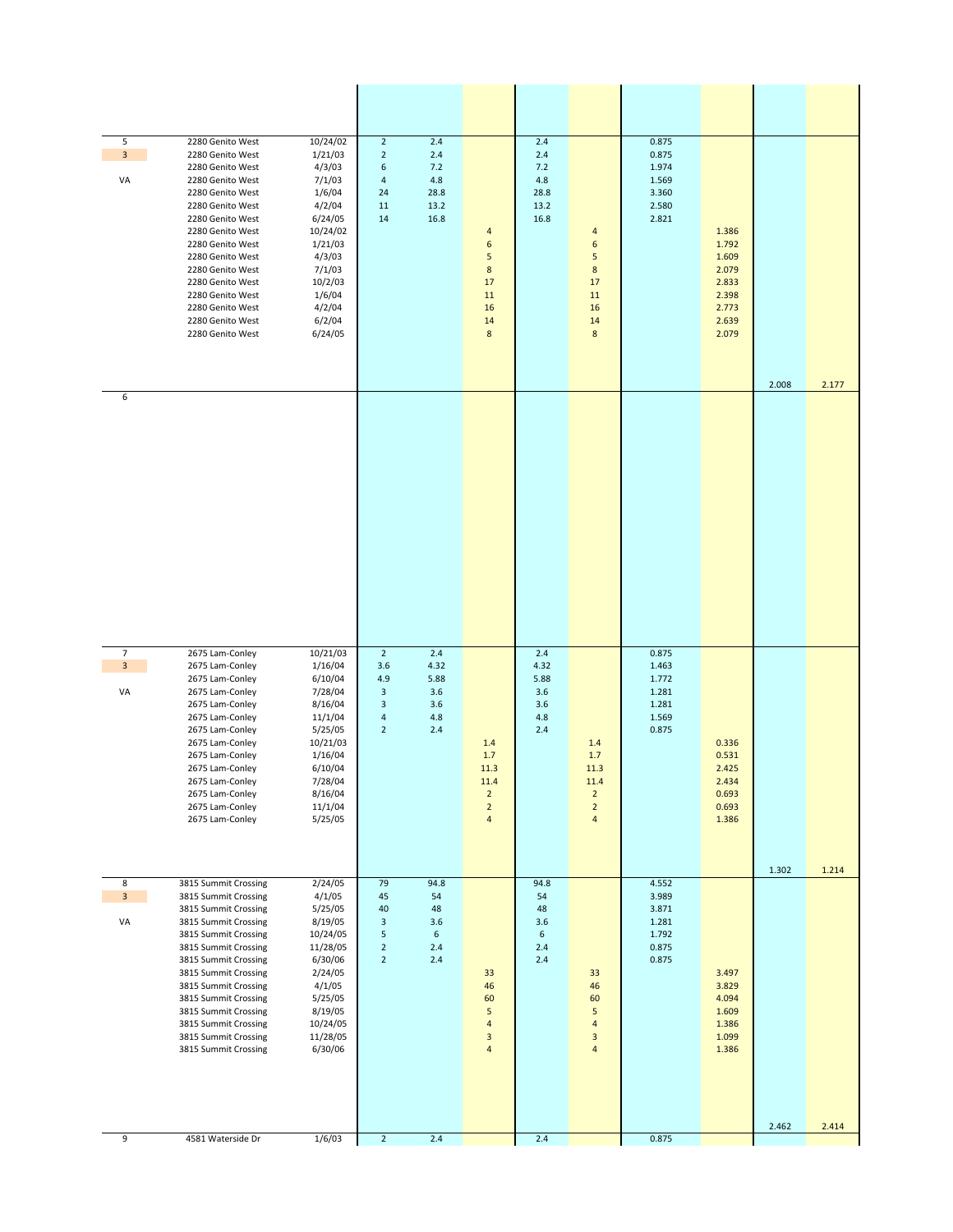| $\overline{\mathbf{3}}$<br>VA | 4581 Waterside Dr<br>4581 Waterside Dr<br>4581 Waterside Dr<br>4581 Waterside Dr<br>4581 Waterside Dr<br>4581 Waterside Dr<br>4581 Waterside Dr<br>4581 Waterside Dr<br>4581 Waterside Dr<br>4581 Waterside Dr<br>4581 Waterside Dr<br>4581 Waterside Dr<br>4581 Waterside Dr | 4/7/03<br>7/8/03<br>10/6/03<br>1/13/04<br>4/6/04<br>6/8/04<br>1/6/03<br>4/7/03<br>7/8/03<br>10/6/03<br>1/13/04<br>4/6/04<br>6/8/04               | $\mathbf 2$<br>$\mathbf 2$<br>$\mathsf 3$<br>$\overline{2}$<br>$\overline{2}$<br>$\overline{2}$                 | 2.4<br>2.4<br>3.6<br>2.4<br>2.4<br>2.4               | $\overline{2}$<br>$\sqrt{4}$<br>6<br>5<br>$1\,$<br>$\,1\,$<br>$\bf 8$                                 | 2.4<br>2.4<br>3.6<br>2.4<br>2.4<br>2.4      | $\overline{2}$<br>$\sqrt{4}$<br>6<br>5<br>$\mathbf 1$<br>$\mathbf 1$<br>$\bf 8$                       | 0.875<br>0.875<br>1.281<br>0.875<br>0.875<br>0.875          | 0.693<br>1.386<br>1.792<br>1.609<br>0.000<br>0.000<br>2.079 |                |                |
|-------------------------------|-------------------------------------------------------------------------------------------------------------------------------------------------------------------------------------------------------------------------------------------------------------------------------|--------------------------------------------------------------------------------------------------------------------------------------------------|-----------------------------------------------------------------------------------------------------------------|------------------------------------------------------|-------------------------------------------------------------------------------------------------------|---------------------------------------------|-------------------------------------------------------------------------------------------------------|-------------------------------------------------------------|-------------------------------------------------------------|----------------|----------------|
| 10<br>$\mathbf{3}$<br>VA      | 5716 Buck Hunt<br>5716 Buck Hunt<br>5716 Buck Hunt<br>5716 Buck Hunt<br>5716 Buck Hunt<br>5716 Buck Hunt<br>5716 Buck Hunt<br>5716 Buck Hunt<br>5716 Buck Hunt<br>5716 Buck Hunt<br>5716 Buck Hunt<br>5716 Buck Hunt                                                          | 4/9/03<br>7/10/03<br>10/8/03<br>1/15/04<br>4/16/04<br>6/10/04<br>4/9/03<br>7/10/03<br>10/8/03<br>1/15/04<br>4/16/04<br>6/10/04                   | 14<br>$\pmb{4}$<br>$\mathbf 2$<br>$\overline{7}$<br>$\overline{2}$<br>3                                         | 16.8<br>4.8<br>2.4<br>8.4<br>2.4<br>3.6              | 11<br>$\overline{7}$<br>$\overline{2}$<br>$\sqrt{5}$<br>$14\,$<br>$\overline{2}$                      | 16.8<br>4.8<br>2.4<br>8.4<br>2.4<br>3.6     | 11<br>$\overline{7}$<br>$\overline{2}$<br>5<br>14<br>$\overline{2}$                                   | 2.821<br>1.569<br>0.875<br>2.128<br>0.875<br>1.281          | 2.398<br>1.946<br>0.693<br>1.609<br>2.639<br>0.693          | 0.933<br>1.592 | 1.080<br>1.663 |
| 11<br>$\mathbf{3}$<br>VA      | 5739 Buck Hunt<br>5739 Buck Hunt<br>5739 Buck Hunt<br>5739 Buck Hunt<br>5739 Buck Hunt<br>5739 Buck Hunt<br>5739 Buck Hunt<br>5739 Buck Hunt<br>5739 Buck Hunt<br>5739 Buck Hunt<br>5739 Buck Hunt<br>5739 Buck Hunt<br>5739 Buck Hunt<br>5739 Buck Hunt                      | 1/9/03<br>4/9/03<br>7/10/03<br>10/8/03<br>1/16/04<br>4/7/04<br>6/10/04<br>1/9/03<br>4/9/03<br>7/10/03<br>10/8/03<br>1/16/04<br>4/7/04<br>6/10/04 | $\mathbf 2$<br>$\ensuremath{\mathsf{3}}$<br>$\mathbf 2$<br>$\overline{\mathbf{4}}$<br>$\bf 8$<br>$\pmb{4}$<br>5 | 2.4<br>3.6<br>2.4<br>4.8<br>9.6<br>4.8<br>6          | $\overline{\mathbf{3}}$<br>$\ensuremath{\mathsf{3}}$<br>$\overline{\mathbf{3}}$<br>5<br>13<br>18<br>5 | 2.4<br>3.6<br>2.4<br>4.8<br>9.6<br>4.8<br>6 | $\overline{\mathbf{3}}$<br>$\ensuremath{\mathsf{3}}$<br>$\overline{\mathbf{3}}$<br>5<br>13<br>18<br>5 | 0.875<br>1.281<br>0.875<br>1.569<br>2.262<br>1.569<br>1.792 | 1.099<br>1.099<br>1.099<br>1.609<br>2.565<br>2.890<br>1.609 | 1.460          | 1.710          |
| 12<br>$\overline{3}$<br>VA    | 5812 Buck Hunt<br>5812 Buck Hunt<br>5812 Buck Hunt<br>5812 Buck Hunt<br>5812 Buck Hunt<br>5812 Buck Hunt<br>5812 Buck Hunt<br>5812 Buck Hunt<br>5812 Buck Hunt<br>5812 Buck Hunt<br>5812 Buck Hunt<br>5812 Buck Hunt                                                          | 1/8/03<br>7/10/03<br>10/8/03<br>1/15/04<br>4/8/04<br>6/10/04<br>1/8/03<br>7/10/03<br>10/8/03<br>1/15/04<br>4/8/04<br>6/10/04                     | 9<br>$\overline{4}$<br>$\overline{2}$<br>5<br>6<br>$\overline{2}$                                               | 10.8<br>4.8<br>2.4<br>$\boldsymbol{6}$<br>7.2<br>2.4 | 15<br>11<br>$\overline{2}$<br>$\mathbf{3}$<br>14<br>$\overline{a}$                                    | 10.8<br>4.8<br>2.4<br>6<br>7.2<br>2.4       | 15<br>11<br>$\overline{2}$<br>$\mathbf{3}$<br>14<br>$\overline{4}$                                    | 2.380<br>1.569<br>0.875<br>1.792<br>1.974<br>0.875          | 2.708<br>2.398<br>0.693<br>1.099<br>2.639<br>1.386          | 1.577          | 1.821          |
| 13<br>$\mathbf{3}$<br>VA      | 5833 Buck Hunt<br>5833 Buck Hunt<br>5833 Buck Hunt<br>5833 Buck Hunt                                                                                                                                                                                                          | 9/26/03<br>12/17/01<br>3/16/04<br>6/15/04                                                                                                        | 15<br>$\overline{2}$<br>3<br>$2^{\circ}$                                                                        | 18<br>2.4<br>3.6<br>2.4                              |                                                                                                       | 18<br>2.4<br>3.6<br>2.4                     |                                                                                                       | 2.890<br>0.875<br>1.281<br>0.875                            |                                                             |                |                |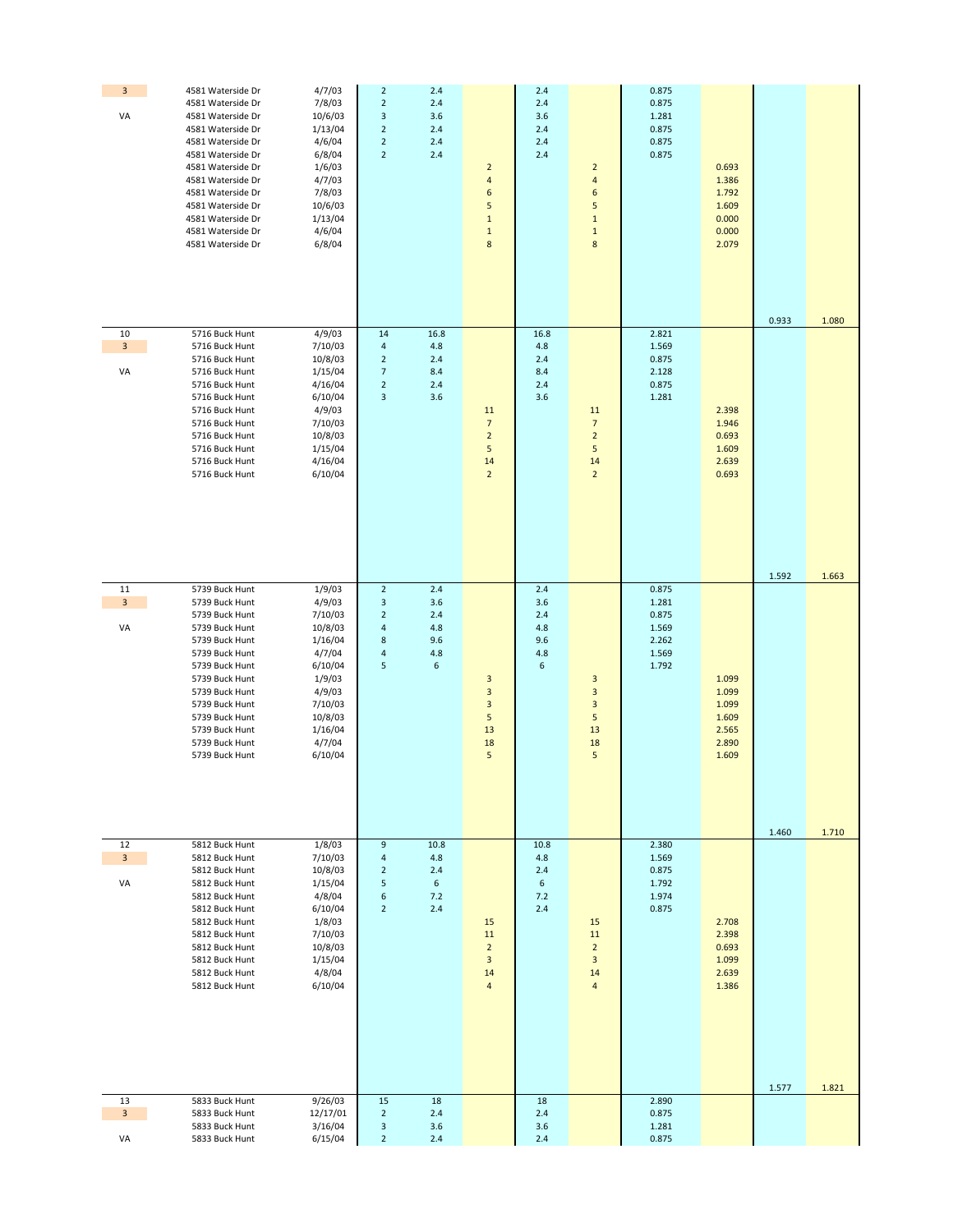|                                     | 5833 Buck Hunt<br>5833 Buck Hunt<br>5833 Buck Hunt<br>5833 Buck Hunt<br>5833 Buck Hunt<br>5833 Buck Hunt                                                                                                                                                 | 8/10/04<br>9/26/03<br>12/17/01<br>3/16/04<br>6/15/04<br>8/10/04                                                          | $\overline{2}$                                                                                                | $2.4\,$                                                | $\mathbf{3}$<br>$\ensuremath{\mathsf{3}}$<br>5<br>$\overline{2}$<br>$\mathbf 1$                     | $2.4\,$                                                    | $\mathbf{3}$<br>$\overline{\mathbf{3}}$<br>5<br>$\overline{2}$<br>$1\,$                | 0.875                                              | 1.099<br>1.099<br>1.609<br>0.693<br>0.000          | 1.360 | 0.900 |
|-------------------------------------|----------------------------------------------------------------------------------------------------------------------------------------------------------------------------------------------------------------------------------------------------------|--------------------------------------------------------------------------------------------------------------------------|---------------------------------------------------------------------------------------------------------------|--------------------------------------------------------|-----------------------------------------------------------------------------------------------------|------------------------------------------------------------|----------------------------------------------------------------------------------------|----------------------------------------------------|----------------------------------------------------|-------|-------|
| 14<br>$\mathbf{3}$<br>VA            | 6209 Lakeside Dr<br>6209 Lakeside Dr<br>6209 Lakeside Dr<br>6209 Lakeside Dr<br>6209 Lakeside Dr<br>6209 Lakeside Dr<br>6209 Lakeside Dr<br>6209 Lakeside Dr<br>6209 Lakeside Dr<br>6209 Lakeside Dr<br>6209 Lakeside Dr<br>6209 Lakeside Dr             | 1/6/03<br>4/7/03<br>7/8/03<br>1/13/04<br>4/28/04<br>6/8/04<br>1/6/03<br>4/7/03<br>7/8/03<br>1/13/04<br>4/28/04<br>6/8/04 | $\overline{2}$<br>3<br>$\overline{2}$<br>$\overline{2}$<br>$\overline{\mathbf{4}}$<br>$\overline{\mathbf{4}}$ | $2.4\,$<br>3.6<br>$2.4$<br>$2.4$<br>$4.8\,$<br>$4.8\,$ | $\overline{2}$<br>5<br>$\overline{\mathbf{3}}$<br>$\mathbf 1$<br>$\boldsymbol{6}$<br>$\overline{7}$ | $2.4\,$<br>3.6<br>$2.4$<br>$2.4$<br>4.8<br>4.8             | $\overline{2}$<br>5<br>$\ensuremath{\mathsf{3}}$<br>$\mathbf 1$<br>6<br>$\overline{7}$ | 0.875<br>1.281<br>0.875<br>0.875<br>1.569<br>1.569 | 0.693<br>1.609<br>1.099<br>0.000<br>1.792<br>1.946 | 1.174 | 1.190 |
| 15                                  |                                                                                                                                                                                                                                                          |                                                                                                                          |                                                                                                               |                                                        |                                                                                                     |                                                            |                                                                                        |                                                    |                                                    |       |       |
| 16<br>$\overline{\mathbf{3}}$<br>VA | 9451 Deer Lake Dr<br>9451 Deer Lake Dr<br>9451 Deer Lake Dr<br>9451 Deer Lake Dr<br>9451 Deer Lake Dr<br>9451 Deer Lake Dr<br>9451 Deer Lake Dr<br>9451 Deer Lake Dr<br>9451 Deer Lake Dr<br>9451 Deer Lake Dr<br>9451 Deer Lake Dr<br>9451 Deer Lake Dr | 4/7/03<br>7/8/03<br>10/6/03<br>1/13/04<br>4/6/04<br>6/8/04<br>4/7/03<br>7/8/03<br>10/6/03<br>1/13/04<br>4/6/04<br>6/8/04 | $\overline{2}$<br>5<br>$\overline{2}$<br>6<br>$\overline{\mathbf{4}}$<br>6                                    | 2.4<br>$\sqrt{6}$<br>$2.4\,$<br>7.2<br>$4.8\,$<br>7.2  | $\bf 8$<br>$\bf 8$<br>$\boldsymbol{6}$<br>11<br>$11\,$<br>15                                        | 2.4<br>$6\overline{6}$<br>$2.4\,$<br>7.2<br>$4.8\,$<br>7.2 | 8<br>$\bf 8$<br>$\boldsymbol{6}$<br>11<br>11<br>15                                     | 0.875<br>1.792<br>0.875<br>1.974<br>1.569<br>1.974 | 2.079<br>2.079<br>1.792<br>2.398<br>2.398<br>2.708 | 1.510 | 2.242 |
| 17                                  |                                                                                                                                                                                                                                                          |                                                                                                                          |                                                                                                               |                                                        |                                                                                                     |                                                            |                                                                                        |                                                    |                                                    |       |       |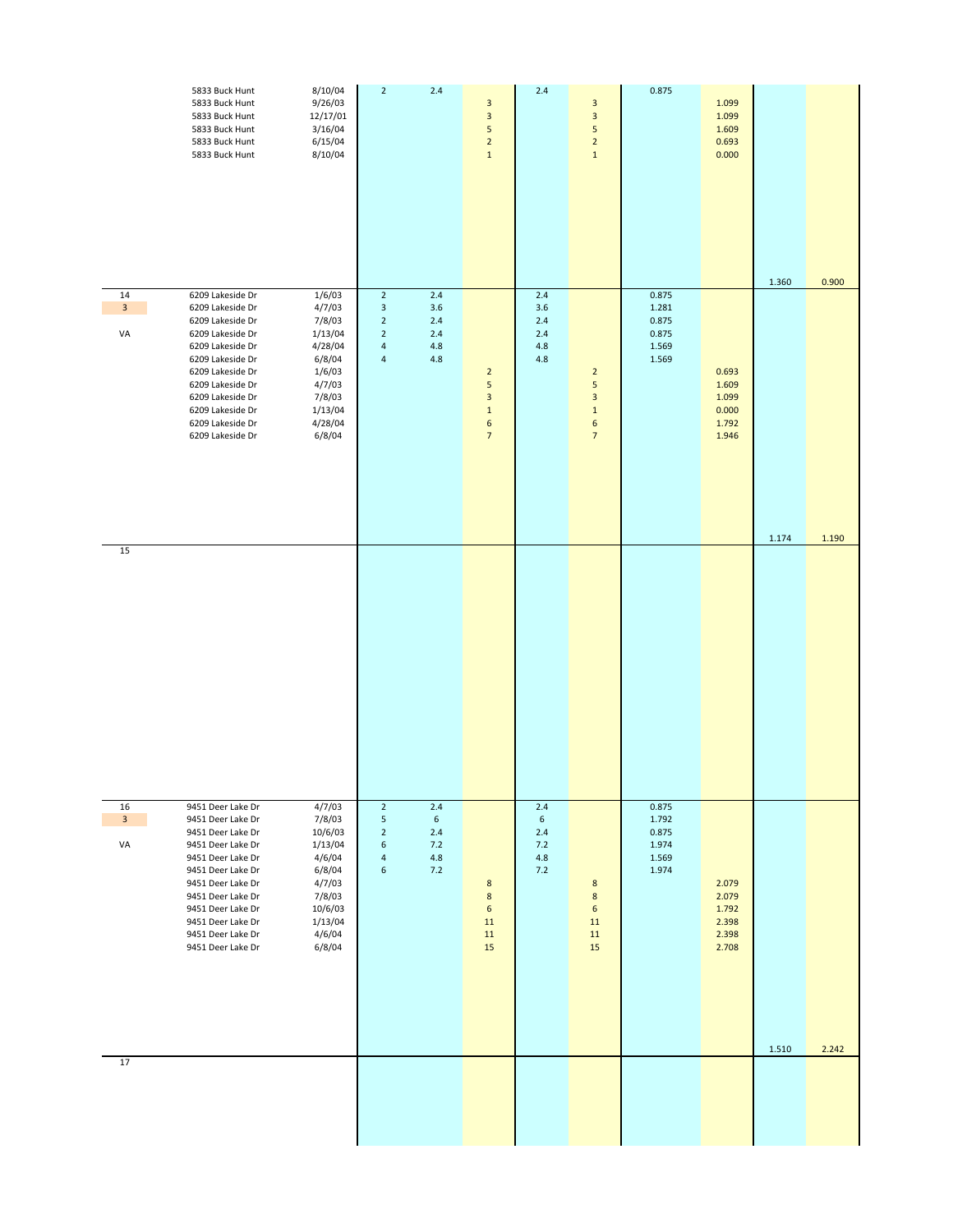| 18<br>$\mathbf{3}$<br>VA | 11520 McFaden Dr<br>11520 McFaden Dr<br>11520 McFaden Dr<br>11520 McFaden Dr<br>11520 McFaden Dr<br>11520 McFaden Dr<br>11520 McFaden Dr<br>11520 McFaden Dr<br>11520 McFaden Dr<br>11520 McFaden Dr<br>11520 McFaden Dr<br>11520 McFaden Dr<br>11520 McFaden Dr<br>11520 McFaden Dr<br>11520 McFaden Dr                                                                                                                                                                                                                                                                                                                                                                                                                                                                                                                                                                                                                                                                                                                             | 1/28/04<br>4/27/04<br>5/25/04<br>7/27/04<br>10/7/04<br>1/27/05<br>4/26/05<br>7/26/05<br>1/28/04<br>5/25/04<br>7/27/04<br>10/7/04<br>1/27/05<br>4/26/05<br>7/26/05                                                                                                                                                                                                                                                                                                                                                                                                      | 10<br>25<br>12<br>$\overline{2}$<br>$\mathbf 2$<br>4<br>$\overline{2}$<br>$\overline{2}$                                                                                                                                                                                                                   | 12<br>30<br>14.4<br>2.4<br>2.4<br>4.8<br>2.4<br>2.4<br>0<br>0<br>0<br>0<br>0<br>0<br>0<br>0<br>0<br>0<br>0<br>0                                                                          | 13<br>12<br>3<br>3<br>$\overline{2}$<br>$\overline{2}$<br>$\overline{\mathbf{4}}$                                                                                    | 12<br>30<br>14.4<br>2.4<br>2.4<br>4.8<br>2.4<br>2.4<br>$\mathbf 0$<br>0<br>$\pmb{0}$<br>0<br>$\pmb{0}$<br>0<br>$\pmb{0}$<br>0<br>$\pmb{0}$<br>$\mathbf 0$<br>$\mathbf 0$<br>$\mathbf 0$        | 13<br>12<br>3<br>3<br>$\overline{2}$<br>$\overline{2}$<br>4                                                                                                                    | 2.485<br>3.401<br>2.667<br>0.875<br>0.875<br>1.569<br>0.875<br>0.875                                                                                                                                                          | 2.565<br>2.485<br>1.099<br>1.099<br>0.693<br>0.693<br>1.386                                                                                                                                                                   | 1.703 | 1.431 |
|--------------------------|--------------------------------------------------------------------------------------------------------------------------------------------------------------------------------------------------------------------------------------------------------------------------------------------------------------------------------------------------------------------------------------------------------------------------------------------------------------------------------------------------------------------------------------------------------------------------------------------------------------------------------------------------------------------------------------------------------------------------------------------------------------------------------------------------------------------------------------------------------------------------------------------------------------------------------------------------------------------------------------------------------------------------------------|------------------------------------------------------------------------------------------------------------------------------------------------------------------------------------------------------------------------------------------------------------------------------------------------------------------------------------------------------------------------------------------------------------------------------------------------------------------------------------------------------------------------------------------------------------------------|------------------------------------------------------------------------------------------------------------------------------------------------------------------------------------------------------------------------------------------------------------------------------------------------------------|------------------------------------------------------------------------------------------------------------------------------------------------------------------------------------------|----------------------------------------------------------------------------------------------------------------------------------------------------------------------|------------------------------------------------------------------------------------------------------------------------------------------------------------------------------------------------|--------------------------------------------------------------------------------------------------------------------------------------------------------------------------------|-------------------------------------------------------------------------------------------------------------------------------------------------------------------------------------------------------------------------------|-------------------------------------------------------------------------------------------------------------------------------------------------------------------------------------------------------------------------------|-------|-------|
| 19<br>PA                 | 4540 W. Canal Rd<br>4540 W. Canal Rd<br>4540 W. Canal Rd<br>4540 W. Canal Rd<br>4540 W. Canal Rd<br>4540 W. Canal Rd<br>4540 W. Canal Rd<br>4540 W. Canal Rd<br>4540 W. Canal Rd<br>4540 W. Canal Rd<br>4540 W. Canal Rd<br>4540 W. Canal Rd<br>4540 W. Canal Rd<br>4540 W. Canal Rd<br>4540 W. Canal Rd<br>4540 W. Canal Rd<br>4540 W. Canal Rd<br>4540 W. Canal Rd<br>4540 W. Canal Rd<br>4540 W. Canal Rd<br>4540 W. Canal Rd<br>4540 W. Canal Rd<br>4540 W. Canal Rd<br>4540 W. Canal Rd<br>4540 W. Canal Rd<br>4540 W. Canal Rd<br>4540 W. Canal Rd<br>4540 W. Canal Rd<br>4540 W. Canal Rd<br>4540 W. Canal Rd<br>4540 W. Canal Rd<br>4540 W. Canal Rd<br>4540 W. Canal Rd<br>4540 W. Canal Rd<br>4540 W. Canal Rd<br>4540 W. Canal Rd<br>4540 W. Canal Rd<br>4540 W. Canal Rd<br>4540 W. Canal Rd<br>4540 W. Canal Rd<br>4540 W. Canal Rd<br>4540 W. Canal Rd<br>4540 W. Canal Rd<br>4540 W. Canal Rd<br>4540 W. Canal Rd<br>4540 W. Canal Rd<br>4540 W. Canal Rd<br>4540 W. Canal Rd<br>4540 W. Canal Rd<br>4540 W. Canal Rd | 10/10/05<br>12/5/05<br>1/2/06<br>2/1/06<br>2/27/06<br>3/27/06<br>4/24/06<br>5/22/06<br>6/19/06<br>7/17/06<br>8/17/06<br>9/11/06<br>8/27/07<br>9/25/06<br>10/30/07<br>11/27/07<br>12/18/07<br>1/22/08<br>2/19/08<br>3/25/08<br>4/22/08<br>5/12/08<br>6/24/08<br>7/22/08<br>8/28/08<br>10/10/05<br>12/5/05<br>1/2/06<br>2/1/06<br>2/27/06<br>3/27/06<br>4/24/06<br>5/22/06<br>6/19/06<br>7/17/06<br>8/17/06<br>9/11/06<br>8/27/07<br>9/25/06<br>10/30/07<br>11/27/07<br>12/18/07<br>1/22/08<br>2/19/08<br>3/25/08<br>4/22/08<br>5/12/08<br>6/24/08<br>7/22/08<br>8/28/08 | $\overline{2}$<br>2.9<br>3.2<br>2.8<br>2.2<br>6.6<br>2.8<br>21<br>2.4<br>$\overline{2}$<br>$\overline{2}$<br>$\overline{2}$<br>4.1<br>$\overline{2}$<br>9.6<br>$\overline{2}$<br>$\overline{2}$<br>$\overline{2}$<br>$\mathbf 2$<br>$\overline{2}$<br>4.5<br>$\overline{2}$<br>3.2<br>$\overline{2}$<br>15 | 2.4<br>3.48<br>3.84<br>3.36<br>2.64<br>7.92<br>3.36<br>25.2<br>2.88<br>2.4<br>2.4<br>2.4<br>4.92<br>2.4<br>11.52<br>2.4<br>2.4<br>2.4<br>2.4<br>2.4<br>$5.4$<br>2.4<br>3.84<br>2.4<br>18 | 5<br>5<br>5<br>6<br>5<br>$12\,$<br>13<br>5<br>5<br>5<br>5<br>5<br>5<br>5<br>5<br>5<br>$\overline{\phantom{a}}$<br>5<br>5<br>6<br>33<br>9<br>5<br>5<br>$\overline{7}$ | $1.2$<br>3.48<br>3.84<br>3.36<br>2.64<br>7.92<br>3.36<br>25.2<br>2.88<br>2.4<br>1.2<br>$1.2$<br>4.92<br>1.2<br>11.52<br>1.2<br>1.2<br>$1.2$<br>1.2<br>1.2<br>5.4<br>1.2<br>3.84<br>$1.2$<br>18 | 2.5<br>5<br>5<br>6<br>2.5<br>12<br>13<br>5<br>2.5<br>2.5<br>2.5<br>5<br>2.5<br>2.5<br>2.5<br>2.5<br>$\overline{7}$<br>5<br>2.5<br>6<br>33<br>9<br>2.5<br>2.5<br>$\overline{7}$ | 0.182<br>1.247<br>1.345<br>1.212<br>0.971<br>2.069<br>1.212<br>3.227<br>1.058<br>0.875<br>0.182<br>0.182<br>1.593<br>0.182<br>2.444<br>0.182<br>0.182<br>0.182<br>0.182<br>0.182<br>1.686<br>0.182<br>1.345<br>0.182<br>2.890 | 0.916<br>1.609<br>1.609<br>1.792<br>0.916<br>2.485<br>2.565<br>1.609<br>0.916<br>0.916<br>0.916<br>1.609<br>0.916<br>0.916<br>0.916<br>0.916<br>1.946<br>1.609<br>0.916<br>1.792<br>3.497<br>2.197<br>0.916<br>0.916<br>1.946 |       |       |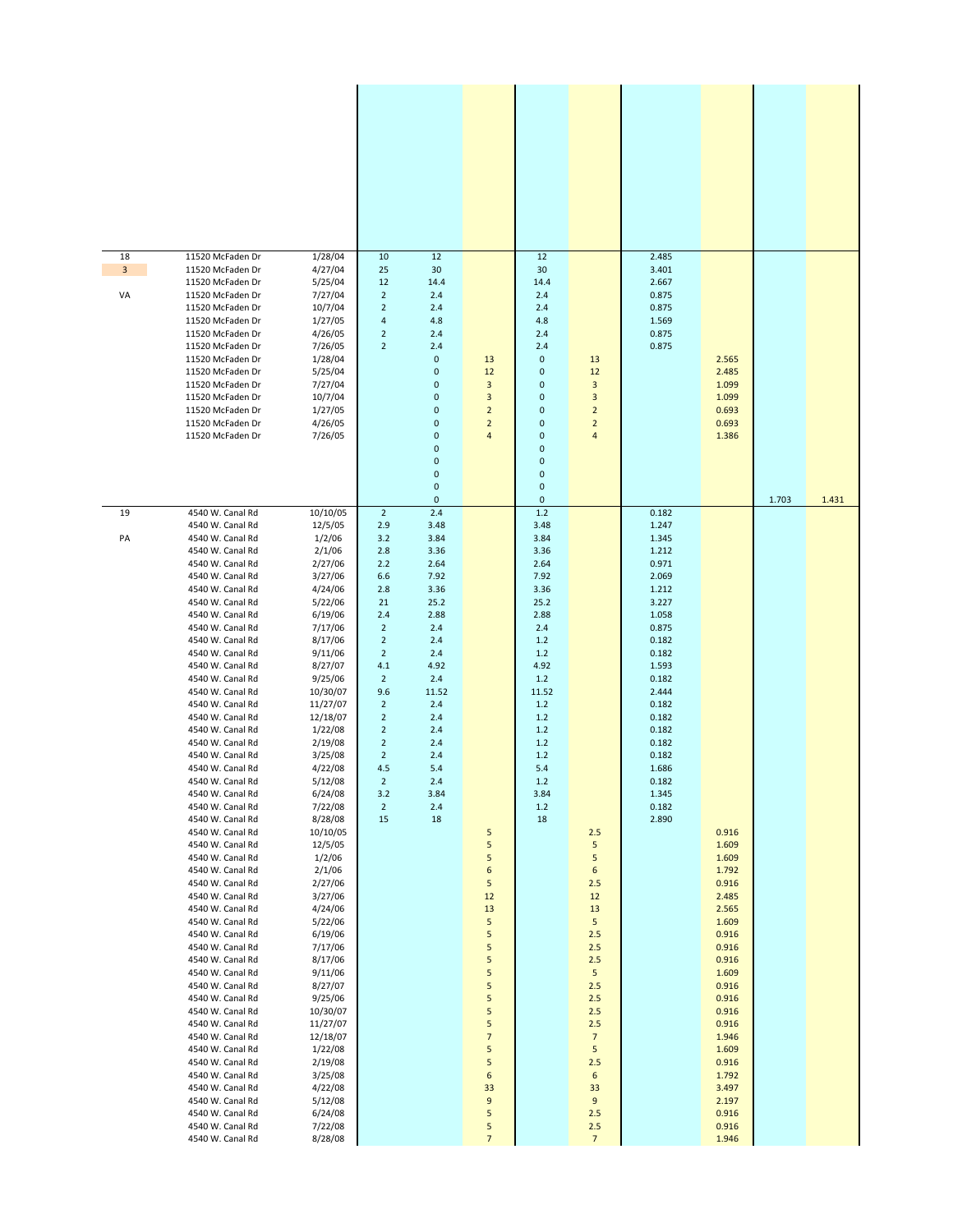|    |                                              |                         |                       |               |                     |               |                                  |                |                | 1.007 | 1.490 |
|----|----------------------------------------------|-------------------------|-----------------------|---------------|---------------------|---------------|----------------------------------|----------------|----------------|-------|-------|
| 20 | 6320 Daniel Boon Rd.                         | 11/28/2005              | 7.8                   | 9.36          |                     | 9.36          |                                  | 2.236          |                |       |       |
|    | 6320 Daniel Boon Rd.                         | 12/27/2005<br>1/23/2006 | 13                    | 15.6          |                     | 15.6          |                                  | 2.747          |                |       |       |
| PA | 6320 Daniel Boon Rd.<br>6320 Daniel Boon Rd. | 2/20/2006               | 17<br>27              | 20.4<br>32.4  |                     | 20.4<br>32.4  |                                  | 3.016<br>3.478 |                |       |       |
|    | 6320 Daniel Boon Rd.                         | 3/20/2006               | 20                    | 24            |                     | 24            |                                  | 3.178          |                |       |       |
|    | 6320 Daniel Boon Rd.                         | 4/17/2006               | 24                    | 28.8          |                     | 28.8          |                                  | 3.360          |                |       |       |
|    | 6320 Daniel Boon Rd.                         | 5/15/2006               | 5.5                   | 6.6           |                     | 6.6           |                                  | 1.887          |                |       |       |
|    | 6320 Daniel Boon Rd.                         | 6/12/06                 | 4.7                   | 5.64          |                     | 5.64          |                                  | 1.730          |                |       |       |
|    | 6320 Daniel Boon Rd.<br>6320 Daniel Boon Rd. | 7/10/06<br>8/7/06       | 2.3<br>3.6            | 2.76<br>4.32  |                     | 2.76<br>4.32  |                                  | 1.015<br>1.463 |                |       |       |
|    | 6320 Daniel Boon Rd.                         | 9/8/06                  | 5.9                   | 7.08          |                     | 7.08          |                                  | 1.957          |                |       |       |
|    | 6320 Daniel Boon Rd.                         | 10/13/06                | 8.2                   | 9.84          |                     | 9.84          |                                  | 2.286          |                |       |       |
|    | 6320 Daniel Boon Rd.                         | 8/27/07                 | $\overline{2}$        | 2.4           |                     | 2.4           |                                  | 0.875          |                |       |       |
|    | 6320 Daniel Boon Rd.<br>6320 Daniel Boon Rd. | 9/24/07<br>10/29/07     | $\overline{2}$<br>3.1 | 2.4<br>3.72   |                     | 2.4<br>3.72   |                                  | 0.875<br>1.314 |                |       |       |
|    | 6320 Daniel Boon Rd.                         | 12/17/07                | 4.1                   | 4.92          |                     | 4.92          |                                  | 1.593          |                |       |       |
|    | 6320 Daniel Boon Rd.                         | 1/21/08                 | 4.8                   | 5.76          |                     | 5.76          |                                  | 1.751          |                |       |       |
|    | 6320 Daniel Boon Rd.                         | 2/18/08                 | $\overline{2}$        | 2.4           |                     | $1.2$         |                                  | 0.182          |                |       |       |
|    | 6320 Daniel Boon Rd.<br>6320 Daniel Boon Rd. | 3/24/08                 | 3.3                   | 3.96          |                     | 3.96          |                                  | 1.376          |                |       |       |
|    | 6320 Daniel Boon Rd.                         | 4/21/08<br>5/13/08      | 5.3<br>5.8            | 6.36<br>6.96  |                     | 6.36<br>6.96  |                                  | 1.850<br>1.940 |                |       |       |
|    | 6320 Daniel Boon Rd.                         | 6/23/08                 | 15                    | 18            |                     | 18            |                                  | 2.890          |                |       |       |
|    | 6320 Daniel Boon Rd.                         | 7/21/08                 | 10                    | 12            |                     | 12            |                                  | 2.485          |                |       |       |
|    | 6320 Daniel Boon Rd.                         | 8/25/08                 | 4.1                   | 4.92          |                     | 4.92          |                                  | 1.593          |                |       |       |
|    | 6320 Daniel Boon Rd.                         | 11/28/2005              |                       |               | 5                   |               | 2.5                              |                | 0.916          |       |       |
|    | 6320 Daniel Boon Rd.<br>6320 Daniel Boon Rd. | 12/27/2005<br>1/23/2006 |                       |               | 16<br>8             |               | 16<br>8                          |                | 2.773<br>2.079 |       |       |
|    | 6320 Daniel Boon Rd.                         | 2/20/2006               |                       |               | 15                  |               | 15                               |                | 2.708          |       |       |
|    | 6320 Daniel Boon Rd.                         | 3/20/2006               |                       |               | 25                  |               | 25                               |                | 3.219          |       |       |
|    | 6320 Daniel Boon Rd.                         | 4/17/2006               |                       |               | 16                  |               | 16                               |                | 2.773          |       |       |
|    | 6320 Daniel Boon Rd.                         | 5/15/2006               |                       |               | 11                  |               | 11                               |                | 2.398          |       |       |
|    | 6320 Daniel Boon Rd.                         | 6/12/06                 |                       |               | 13                  |               | 13                               |                | 2.565          |       |       |
|    | 6320 Daniel Boon Rd.<br>6320 Daniel Boon Rd. | 7/10/06<br>8/7/06       |                       |               | 10<br>24            |               | 10<br>24                         |                | 2.303<br>3.178 |       |       |
|    | 6320 Daniel Boon Rd.                         | 9/8/06                  |                       |               | 8                   |               | $\bf 8$                          |                | 2.079          |       |       |
|    | 6320 Daniel Boon Rd.                         | 10/13/06                |                       |               | $\overline{7}$      |               | $\overline{7}$                   |                | 1.946          |       |       |
|    | 6320 Daniel Boon Rd.                         | 8/27/07                 |                       |               | 6                   |               | 6                                |                | 1.792          |       |       |
|    | 6320 Daniel Boon Rd.<br>6320 Daniel Boon Rd. | 9/24/07<br>10/29/07     |                       |               | $\overline{7}$<br>7 |               | $\overline{7}$<br>$\overline{7}$ |                | 1.946<br>1.946 |       |       |
|    | 6320 Daniel Boon Rd.                         | 12/17/07                |                       |               | 5                   |               | 5                                |                | 1.609          |       |       |
|    | 6320 Daniel Boon Rd.                         | 1/21/08                 |                       |               | 5                   |               | 5                                |                | 1.609          |       |       |
|    | 6320 Daniel Boon Rd.                         | 2/18/08                 |                       |               | 15                  |               | 15                               |                | 2.708          |       |       |
|    | 6320 Daniel Boon Rd.<br>6320 Daniel Boon Rd. | 3/24/08<br>4/21/08      |                       |               | 13<br>84            |               | 13<br>84                         |                | 2.565<br>4.431 |       |       |
|    | 6320 Daniel Boon Rd.                         | 5/13/08                 |                       |               | 9                   |               | 9                                |                | 2.197          |       |       |
|    | 6320 Daniel Boon Rd.                         | 6/23/08                 |                       |               | 110                 |               | 110                              |                | 4.700          |       |       |
|    | 6320 Daniel Boon Rd.                         | 7/21/08                 |                       |               | 34                  |               | 34                               |                | 3.526          |       |       |
|    | 6320 Daniel Boon Rd.                         | 8/25/08                 |                       |               | 13                  |               | 13                               |                | 2.565          |       |       |
|    |                                              |                         |                       |               |                     |               |                                  |                |                |       |       |
|    |                                              |                         |                       |               |                     |               |                                  |                |                | 1.962 | 2.522 |
| 21 | 6350 Daniel Boon Rd.                         | 11/28/05                | 12                    | 14.4          |                     | 7.2           |                                  | 1.974          |                |       |       |
| PA | 6350 Daniel Boon Rd.<br>6350 Daniel Boon Rd. | 12/27/05<br>1/23/06     | 2.9<br>16             | 3.48<br>19.2  |                     | 3.48<br>19.2  |                                  | 1.247<br>2.955 |                |       |       |
|    | 6350 Daniel Boon Rd.                         | 2/20/06                 | 3.3                   | 3.96          |                     | 3.96          |                                  | 1.376          |                |       |       |
|    | 6350 Daniel Boon Rd.                         | 3/20/06                 | 6.4                   | 7.68          |                     | 7.68          |                                  | 2.039          |                |       |       |
|    | 6350 Daniel Boon Rd.                         | 4/17/06                 | 25                    | 30            |                     | 30            |                                  | 3.401          |                |       |       |
|    | 6350 Daniel Boon Rd.<br>6350 Daniel Boon Rd. | 5/15/06<br>6/12/06      | 13<br>7.3             | 15.6<br>8.76  |                     | 15.6<br>8.76  |                                  | 2.747<br>2.170 |                |       |       |
|    | 6350 Daniel Boon Rd.                         | 8/7/06                  | 3.3                   | 3.96          |                     | 3.96          |                                  | 1.376          |                |       |       |
|    | 6350 Daniel Boon Rd.                         | 10/13/06                | 3.6                   | 4.32          |                     | 4.32          |                                  | 1.463          |                |       |       |
|    | 6350 Daniel Boon Rd.                         | 9/24/07                 | 2.2                   | 2.64          |                     | 2.64          |                                  | 0.971          |                |       |       |
|    | 6350 Daniel Boon Rd.<br>6350 Daniel Boon Rd. | 10/29/07<br>11/26/07    | 4.3<br>9.4            | 5.16<br>11.28 |                     | 5.16<br>11.28 |                                  | 1.641<br>2.423 |                |       |       |
|    | 6350 Daniel Boon Rd.                         | 12/17/07                | 2.7                   | 3.24          |                     | 3.24          |                                  | 1.176          |                |       |       |
|    | 6350 Daniel Boon Rd.                         | 2/18/08                 | 3.3                   | 3.96          |                     | 3.96          |                                  | 1.376          |                |       |       |
|    | 6350 Daniel Boon Rd.                         | 3/24/08                 | 21                    | 25.2          |                     | 25.2          |                                  | 3.227          |                |       |       |
|    | 6350 Daniel Boon Rd.<br>6350 Daniel Boon Rd. | 4/21/08                 | 3<br>5.1              | 3.6<br>6.12   |                     | 3.6<br>6.12   |                                  | 1.281<br>1.812 |                |       |       |
|    | 6350 Daniel Boon Rd.                         | 6/23/08<br>7/21/08      | 2.7                   | 3.24          |                     | 3.24          |                                  | 1.176          |                |       |       |
|    | 6350 Daniel Boon Rd.                         | 8/25/08                 | $\overline{2}$        | 2.4           |                     | 1.2           |                                  | 0.182          |                |       |       |
|    | 6350 Daniel Boon Rd.                         | 11/28/05                |                       |               | 5                   |               | 2.5                              |                | 0.916          |       |       |
|    | 6350 Daniel Boon Rd.<br>6350 Daniel Boon Rd. | 12/27/05                |                       |               | 5<br>9              |               | 2.5<br>9                         |                | 0.916<br>2.197 |       |       |
|    | 6350 Daniel Boon Rd.                         | 1/23/06<br>2/20/06      |                       |               | 5                   |               | 2.5                              |                | 0.916          |       |       |
|    | 6350 Daniel Boon Rd.                         | 3/20/06                 |                       |               | 5                   |               | 2.5                              |                | 0.916          |       |       |
|    | 6350 Daniel Boon Rd.                         | 4/17/06                 |                       |               | 14                  |               | 14                               |                | 2.639          |       |       |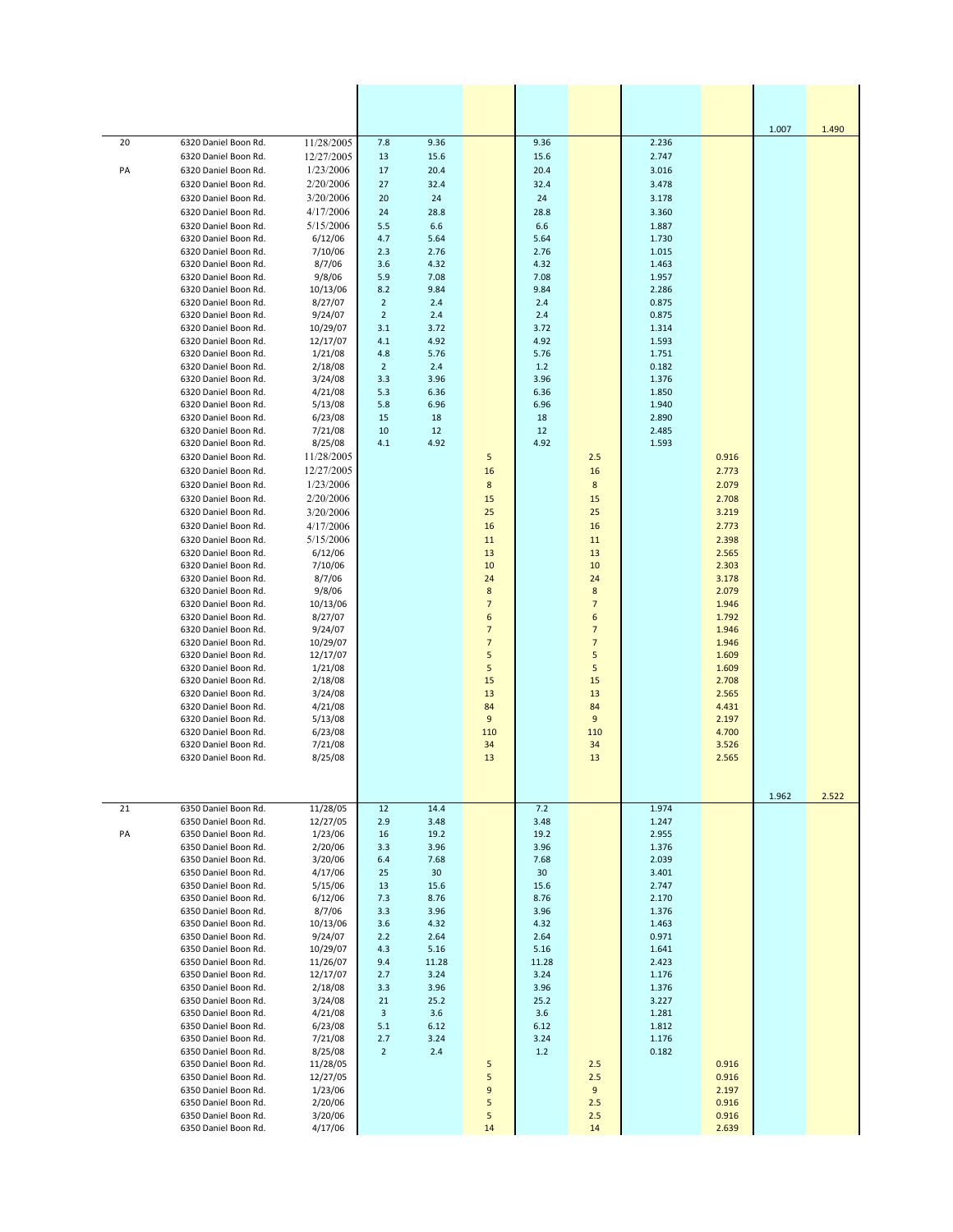|    | 6350 Daniel Boon Rd.<br>6350 Daniel Boon Rd.<br>6350 Daniel Boon Rd.<br>6350 Daniel Boon Rd.<br>6350 Daniel Boon Rd.<br>6350 Daniel Boon Rd.<br>6350 Daniel Boon Rd.<br>6350 Daniel Boon Rd.<br>6350 Daniel Boon Rd.<br>6350 Daniel Boon Rd.<br>6350 Daniel Boon Rd.<br>6350 Daniel Boon Rd.<br>6350 Daniel Boon Rd.<br>6350 Daniel Boon Rd. | 5/15/06<br>6/12/06<br>8/7/06<br>10/13/06<br>9/24/07<br>10/29/07<br>11/26/07<br>12/17/07<br>2/18/08<br>3/24/08<br>4/21/08<br>6/23/08<br>7/21/08<br>8/25/08 |                         |              | 28<br>9<br>6<br>5<br>6<br>11<br>5<br>5<br>5<br>5<br>5<br>6<br>$\overline{7}$<br>5 |               | 28<br>$\boldsymbol{9}$<br>6<br>2.5<br>6<br>11<br>2.5<br>2.5<br>2.5<br>2.5<br>2.5<br>6<br>$\overline{7}$<br>5 |                | 3.332<br>2.197<br>1.792<br>0.916<br>1.792<br>2.398<br>0.916<br>0.916<br>0.916<br>0.916<br>0.916<br>1.792<br>1.946<br>1.609 |       |       |
|----|----------------------------------------------------------------------------------------------------------------------------------------------------------------------------------------------------------------------------------------------------------------------------------------------------------------------------------------------|-----------------------------------------------------------------------------------------------------------------------------------------------------------|-------------------------|--------------|-----------------------------------------------------------------------------------|---------------|--------------------------------------------------------------------------------------------------------------|----------------|----------------------------------------------------------------------------------------------------------------------------|-------|-------|
| 22 | 6334 Daniel Boon Rd<br>6334 Daniel Boon Rd                                                                                                                                                                                                                                                                                                   | 12/2/05<br>12/27/05                                                                                                                                       | 5.7<br>2.3              | 6.84<br>2.76 |                                                                                   | 6.84<br>2.76  |                                                                                                              | 1.923<br>1.015 |                                                                                                                            | 1.801 | 1.543 |
| PA | 6334 Daniel Boon Rd                                                                                                                                                                                                                                                                                                                          | 1/23/06                                                                                                                                                   | $\overline{2}$          | 2.4          |                                                                                   | 2.4           |                                                                                                              | 0.875          |                                                                                                                            |       |       |
|    | 6334 Daniel Boon Rd<br>6334 Daniel Boon Rd                                                                                                                                                                                                                                                                                                   | 2/20/06                                                                                                                                                   | $\overline{2}$          | 2.4<br>2.76  |                                                                                   | 1.2           |                                                                                                              | 0.182          |                                                                                                                            |       |       |
|    | 6334 Daniel Boon Rd                                                                                                                                                                                                                                                                                                                          | 3/20/06<br>4/17/06                                                                                                                                        | 2.3<br>$\overline{2}$   | 2.4          |                                                                                   | 2.76<br>1.2   |                                                                                                              | 1.015<br>0.182 |                                                                                                                            |       |       |
|    | 6334 Daniel Boon Rd                                                                                                                                                                                                                                                                                                                          | 5/15/06                                                                                                                                                   | 16                      | 19.2         |                                                                                   | 19.2          |                                                                                                              | 2.955          |                                                                                                                            |       |       |
|    | 6334 Daniel Boon Rd                                                                                                                                                                                                                                                                                                                          | 6/12/06                                                                                                                                                   | 2.1                     | 2.52         |                                                                                   | 2.52          |                                                                                                              | 0.924          |                                                                                                                            |       |       |
|    | 6334 Daniel Boon Rd                                                                                                                                                                                                                                                                                                                          | 7/10/06                                                                                                                                                   | $\overline{\mathbf{c}}$ | 2.4          |                                                                                   | 1.2           |                                                                                                              | 0.182          |                                                                                                                            |       |       |
|    | 6334 Daniel Boon Rd                                                                                                                                                                                                                                                                                                                          | 8/7/06                                                                                                                                                    | $\overline{2}$          | 2.4          |                                                                                   | 1.2           |                                                                                                              | 0.182          |                                                                                                                            |       |       |
|    | 6334 Daniel Boon Rd                                                                                                                                                                                                                                                                                                                          | 9/8/06                                                                                                                                                    | 3.7                     | 4.44         |                                                                                   | 4.44          |                                                                                                              | 1.491          |                                                                                                                            |       |       |
|    | 6334 Daniel Boon Rd<br>6334 Daniel Boon Rd                                                                                                                                                                                                                                                                                                   | 10/13/06<br>8/27/07                                                                                                                                       | 4.7<br>$\overline{2}$   | 5.64<br>2.4  |                                                                                   | 5.64<br>1.2   |                                                                                                              | 1.730<br>0.182 |                                                                                                                            |       |       |
|    | 6334 Daniel Boon Rd                                                                                                                                                                                                                                                                                                                          | 9/24/07                                                                                                                                                   | $\overline{2}$          | 2.4          |                                                                                   | 1.2           |                                                                                                              | 0.182          |                                                                                                                            |       |       |
|    | 6334 Daniel Boon Rd                                                                                                                                                                                                                                                                                                                          | 10/29/07                                                                                                                                                  | 4.1                     | 4.92         |                                                                                   | 4.92          |                                                                                                              | 1.593          |                                                                                                                            |       |       |
|    | 6334 Daniel Boon Rd                                                                                                                                                                                                                                                                                                                          | 11/26/07                                                                                                                                                  | 3.8                     | 4.56         |                                                                                   | 4.56          |                                                                                                              | 1.517          |                                                                                                                            |       |       |
|    | 6334 Daniel Boon Rd                                                                                                                                                                                                                                                                                                                          | 12/17/07                                                                                                                                                  | $\overline{2}$          | 2.4          |                                                                                   | 1.2           |                                                                                                              | 0.182          |                                                                                                                            |       |       |
|    | 6334 Daniel Boon Rd                                                                                                                                                                                                                                                                                                                          | 1/21/08                                                                                                                                                   | 2.2                     | 2.64         |                                                                                   | 2.64          |                                                                                                              | 0.971          |                                                                                                                            |       |       |
|    | 6334 Daniel Boon Rd<br>6334 Daniel Boon Rd                                                                                                                                                                                                                                                                                                   | 2/18/08<br>3/24/08                                                                                                                                        | 2.8<br>2.3              | 3.36<br>2.76 |                                                                                   | 3.36<br>2.76  |                                                                                                              | 1.212<br>1.015 |                                                                                                                            |       |       |
|    | 6334 Daniel Boon Rd                                                                                                                                                                                                                                                                                                                          | 4/21/08                                                                                                                                                   | $\overline{2}$          | 2.4          |                                                                                   | 1.2           |                                                                                                              | 0.182          |                                                                                                                            |       |       |
|    | 6334 Daniel Boon Rd                                                                                                                                                                                                                                                                                                                          | 5/13/08                                                                                                                                                   | $\overline{2}$          | 2.4          |                                                                                   | 1.2           |                                                                                                              | 0.182          |                                                                                                                            |       |       |
|    | 6334 Daniel Boon Rd                                                                                                                                                                                                                                                                                                                          | 6/23/08                                                                                                                                                   | $\overline{2}$          | 2.4          |                                                                                   | 1.2           |                                                                                                              | 0.182          |                                                                                                                            |       |       |
|    | 6334 Daniel Boon Rd                                                                                                                                                                                                                                                                                                                          | 7/21/08                                                                                                                                                   | $\overline{2}$          | 2.4          |                                                                                   | 1.2           |                                                                                                              | 0.182          |                                                                                                                            |       |       |
|    | 6334 Daniel Boon Rd                                                                                                                                                                                                                                                                                                                          | 8/25/08                                                                                                                                                   | $\overline{2}$          | 2.4          |                                                                                   |               |                                                                                                              |                |                                                                                                                            |       |       |
|    | 6334 Daniel Boon Rd<br>6334 Daniel Boon Rd                                                                                                                                                                                                                                                                                                   | 12/2/05<br>12/27/05                                                                                                                                       |                         |              | 6<br>9                                                                            | 1.2           | 6<br>9                                                                                                       | 0.182          | 1.792<br>2.197                                                                                                             |       |       |
|    | 6334 Daniel Boon Rd                                                                                                                                                                                                                                                                                                                          | 1/23/06                                                                                                                                                   |                         |              | 20                                                                                |               | 20                                                                                                           |                | 2.996                                                                                                                      |       |       |
|    | 6334 Daniel Boon Rd                                                                                                                                                                                                                                                                                                                          | 2/20/06                                                                                                                                                   |                         |              | 5                                                                                 |               | 2.5                                                                                                          |                | 0.916                                                                                                                      |       |       |
|    | 6334 Daniel Boon Rd                                                                                                                                                                                                                                                                                                                          | 3/20/06                                                                                                                                                   |                         |              | 9                                                                                 |               | 9                                                                                                            |                | 2.197                                                                                                                      |       |       |
|    | 6334 Daniel Boon Rd                                                                                                                                                                                                                                                                                                                          | 4/17/06                                                                                                                                                   |                         |              | 5                                                                                 |               | 2.5                                                                                                          |                | 0.916                                                                                                                      |       |       |
|    | 6334 Daniel Boon Rd                                                                                                                                                                                                                                                                                                                          | 5/15/06                                                                                                                                                   |                         |              | 5                                                                                 |               | 5                                                                                                            |                | 1.609                                                                                                                      |       |       |
|    | 6334 Daniel Boon Rd                                                                                                                                                                                                                                                                                                                          | 6/12/06                                                                                                                                                   |                         |              | 5<br>5                                                                            |               | 2.5<br>2.5                                                                                                   |                | 0.916                                                                                                                      |       |       |
|    | 6334 Daniel Boon Rd<br>6334 Daniel Boon Rd                                                                                                                                                                                                                                                                                                   | 7/10/06<br>8/7/06                                                                                                                                         |                         |              | 13                                                                                |               | 13                                                                                                           |                | 0.916<br>2.565                                                                                                             |       |       |
|    | 6334 Daniel Boon Rd                                                                                                                                                                                                                                                                                                                          | 9/8/06                                                                                                                                                    |                         |              | 5                                                                                 |               | 2.5                                                                                                          |                | 0.916                                                                                                                      |       |       |
|    | 6334 Daniel Boon Rd                                                                                                                                                                                                                                                                                                                          | 10/13/06                                                                                                                                                  |                         |              | 5                                                                                 |               | $2.5$                                                                                                        |                | 0.916                                                                                                                      |       |       |
|    | 6334 Daniel Boon Rd                                                                                                                                                                                                                                                                                                                          | 8/27/07                                                                                                                                                   |                         |              | 5                                                                                 |               | 2.5                                                                                                          |                | 0.916                                                                                                                      |       |       |
|    | 6334 Daniel Boon Rd                                                                                                                                                                                                                                                                                                                          | 9/24/07                                                                                                                                                   |                         |              | 5                                                                                 |               | 2.5                                                                                                          |                | 0.916                                                                                                                      |       |       |
|    | 6334 Daniel Boon Rd<br>6334 Daniel Boon Rd                                                                                                                                                                                                                                                                                                   | 10/29/07<br>11/26/07                                                                                                                                      |                         |              | 5<br>5                                                                            |               | 2.5<br>2.5                                                                                                   |                | 0.916<br>0.916                                                                                                             |       |       |
|    | 6334 Daniel Boon Rd                                                                                                                                                                                                                                                                                                                          | 12/17/07                                                                                                                                                  |                         |              | 5                                                                                 |               | 2.5                                                                                                          |                | 0.916                                                                                                                      |       |       |
|    | 6334 Daniel Boon Rd                                                                                                                                                                                                                                                                                                                          | 1/21/08                                                                                                                                                   |                         |              | 5                                                                                 |               | 2.5                                                                                                          |                | 0.916                                                                                                                      |       |       |
|    | 6334 Daniel Boon Rd                                                                                                                                                                                                                                                                                                                          | 2/18/08                                                                                                                                                   |                         |              | 5                                                                                 |               | 2.5                                                                                                          |                | 0.916                                                                                                                      |       |       |
|    | 6334 Daniel Boon Rd                                                                                                                                                                                                                                                                                                                          | 3/24/08                                                                                                                                                   |                         |              | 5                                                                                 |               | 2.5                                                                                                          |                | 0.916                                                                                                                      |       |       |
|    | 6334 Daniel Boon Rd                                                                                                                                                                                                                                                                                                                          | 4/21/08                                                                                                                                                   |                         |              | 5                                                                                 |               | 2.5                                                                                                          |                | 0.916                                                                                                                      |       |       |
|    | 6334 Daniel Boon Rd<br>6334 Daniel Boon Rd                                                                                                                                                                                                                                                                                                   | 5/13/08<br>6/23/08                                                                                                                                        |                         |              | $\boldsymbol{9}$<br>5                                                             |               | 9<br>2.5                                                                                                     |                | 2.197<br>0.916                                                                                                             |       |       |
|    | 6334 Daniel Boon Rd                                                                                                                                                                                                                                                                                                                          | 7/21/08                                                                                                                                                   |                         |              | 5                                                                                 |               | 2.5                                                                                                          |                | 0.916                                                                                                                      |       |       |
|    | 6334 Daniel Boon Rd                                                                                                                                                                                                                                                                                                                          | 8/25/08                                                                                                                                                   |                         |              | 5                                                                                 |               | 2.5                                                                                                          |                | 0.916                                                                                                                      |       |       |
|    |                                                                                                                                                                                                                                                                                                                                              |                                                                                                                                                           |                         |              |                                                                                   |               |                                                                                                              |                |                                                                                                                            |       |       |
|    |                                                                                                                                                                                                                                                                                                                                              |                                                                                                                                                           |                         |              |                                                                                   |               |                                                                                                              |                |                                                                                                                            |       |       |
|    |                                                                                                                                                                                                                                                                                                                                              |                                                                                                                                                           |                         |              |                                                                                   |               |                                                                                                              |                |                                                                                                                            | 0.817 | 1.282 |
| 23 | 6360 Daniel Boon Rd                                                                                                                                                                                                                                                                                                                          | 11/28/05                                                                                                                                                  | 12                      | 14.4         |                                                                                   | 14.4          |                                                                                                              | 2.667          |                                                                                                                            |       |       |
|    | 6360 Daniel Boon Rd                                                                                                                                                                                                                                                                                                                          | 12/27/05                                                                                                                                                  | 3.8                     | 4.56         |                                                                                   | 4.56          |                                                                                                              | 1.517          |                                                                                                                            |       |       |
| PA | 6360 Daniel Boon Rd                                                                                                                                                                                                                                                                                                                          | 1/23/06                                                                                                                                                   | 23                      | 27.6         |                                                                                   | 27.6          |                                                                                                              | 3.318          |                                                                                                                            |       |       |
|    | 6360 Daniel Boon Rd                                                                                                                                                                                                                                                                                                                          | 3/2/06                                                                                                                                                    | $\overline{2}$          | 2.4          |                                                                                   | 2.4           |                                                                                                              | 0.875          |                                                                                                                            |       |       |
|    | 6360 Daniel Boon Rd                                                                                                                                                                                                                                                                                                                          | 3/20/06                                                                                                                                                   | 4.5                     | 5.4          |                                                                                   | 5.4           |                                                                                                              | 1.686          |                                                                                                                            |       |       |
|    | 6360 Daniel Boon Rd<br>6360 Daniel Boon Rd                                                                                                                                                                                                                                                                                                   | 5/15/06<br>6/12/06                                                                                                                                        | 4.5<br>8.2              | 5.4<br>9.84  |                                                                                   | $5.4$<br>9.84 |                                                                                                              | 1.686<br>2.286 |                                                                                                                            |       |       |
|    | 6360 Daniel Boon Rd                                                                                                                                                                                                                                                                                                                          | 7/10/06                                                                                                                                                   | $\overline{2}$          | 2.4          |                                                                                   | 1.2           |                                                                                                              | 0.182          |                                                                                                                            |       |       |
|    | 6360 Daniel Boon Rd                                                                                                                                                                                                                                                                                                                          | 8/7/06                                                                                                                                                    | 2.9                     | 3.48         |                                                                                   | 3.48          |                                                                                                              | 1.247          |                                                                                                                            |       |       |
|    | 6360 Daniel Boon Rd                                                                                                                                                                                                                                                                                                                          | 9/8/06                                                                                                                                                    | 8                       | 9.6          |                                                                                   | 9.6           |                                                                                                              | 2.262          |                                                                                                                            |       |       |
|    | 6360 Daniel Boon Rd                                                                                                                                                                                                                                                                                                                          | 10/13/06                                                                                                                                                  | 3.4                     | 4.08         |                                                                                   | 4.08          |                                                                                                              | 1.406          |                                                                                                                            |       |       |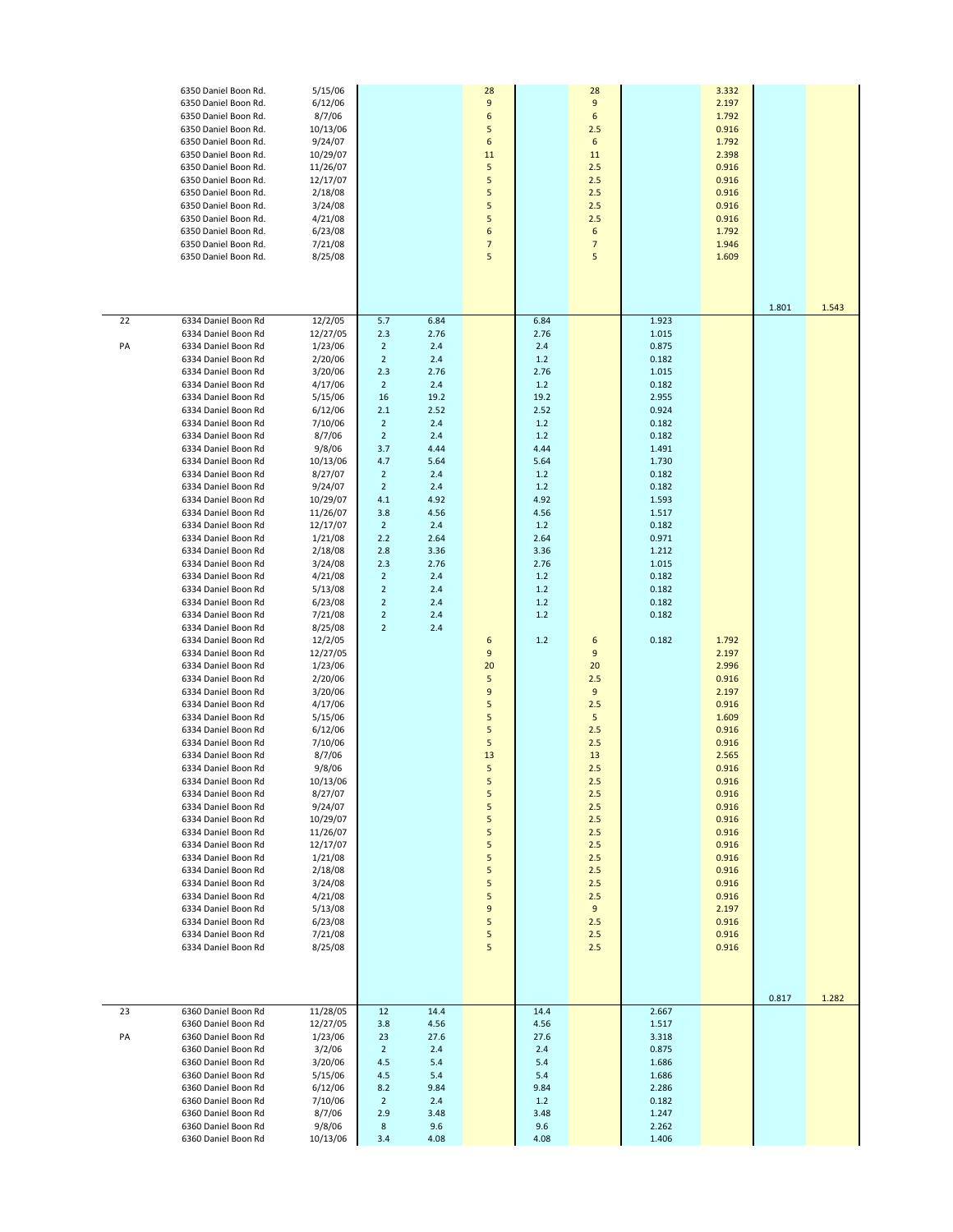| 6360 Daniel Boon Rd<br>6360 Daniel Boon Rd<br>6360 Daniel Boon Rd<br>6360 Daniel Boon Rd<br>6360 Daniel Boon Rd<br>6360 Daniel Boon Rd<br>6360 Daniel Boon Rd<br>6360 Daniel Boon Rd<br>6360 Daniel Boon Rd<br>6360 Daniel Boon Rd<br>6360 Daniel Boon Rd<br>6360 Daniel Boon Rd<br>6360 Daniel Boon Rd<br>6360 Daniel Boon Rd<br>6360 Daniel Boon Rd<br>6360 Daniel Boon Rd<br>6360 Daniel Boon Rd<br>6360 Daniel Boon Rd<br>6360 Daniel Boon Rd<br>6360 Daniel Boon Rd<br>6360 Daniel Boon Rd<br>6360 Daniel Boon Rd<br>6360 Daniel Boon Rd<br>6360 Daniel Boon Rd<br>6360 Daniel Boon Rd<br>6360 Daniel Boon Rd<br>6360 Daniel Boon Rd<br>6360 Daniel Boon Rd<br>6360 Daniel Boon Rd<br>6360 Daniel Boon Rd<br>6360 Daniel Boon Rd<br>6360 Daniel Boon Rd<br>6360 Daniel Boon Rd<br>6360 Daniel Boon Rd<br>6360 Daniel Boon Rd | 9/24/07<br>10/29/07<br>11/26/07<br>12/17/07<br>1/21/08<br>2/18/08<br>3/24/08<br>4/21/08<br>5/13/08<br>6/23/08<br>7/21/08<br>8/25/08<br>11/28/05<br>12/27/05<br>1/23/06<br>3/2/06<br>3/20/06<br>5/15/06<br>6/12/06<br>7/10/06<br>8/7/06<br>9/8/06<br>10/13/06<br>9/24/07<br>10/29/07<br>11/26/07<br>12/17/07<br>1/21/08<br>2/18/08<br>3/24/08<br>4/21/08<br>5/13/08<br>6/23/08<br>7/21/08<br>8/25/08                                              | 4.6<br>5.6<br>2.3<br>7.4<br>8<br>8.9<br>4.4<br>$\overline{7}$<br>$\overline{2}$<br>3.4<br>2.2<br>3.1                                                                                                                                                        | 5.52<br>6.72<br>2.76<br>8.88<br>9.6<br>10.68<br>5.28<br>8.4<br>2.4<br>4.08<br>2.64<br>3.72                                                                                       | 5<br>5<br>18<br>5<br>5<br>5<br>9<br>10<br>6<br>8<br>5<br>12<br>$\overline{7}$<br>17<br>5<br>5<br>12<br>$\bf 8$<br>9<br>5<br>10<br>5<br>5 | 5.52<br>6.72<br>2.76<br>8.88<br>9.6<br>10.68<br>5.28<br>8.4<br>$1.2$<br>4.08<br>2.64<br>3.72                                                                                     | 2.5<br>2.5<br>18<br>2.5<br>2.5<br>2.5<br>$9\,$<br>10<br>6<br>$\bf 8$<br>2.5<br>12<br>$\overline{7}$<br>17<br>2.5<br>2.5<br>12<br>$\bf 8$<br>9<br>5<br>10<br>2.5<br>2.5 | 1.708<br>1.905<br>1.015<br>2.184<br>2.262<br>2.368<br>1.664<br>2.128<br>0.182<br>1.406<br>0.971<br>1.314                                                                                                             | 0.916<br>0.916<br>2.890<br>0.916<br>0.916<br>0.916<br>2.197<br>2.303<br>1.792<br>2.079<br>0.916<br>2.485<br>1.946<br>2.833<br>0.916<br>0.916<br>2.485<br>2.079<br>2.197<br>1.609<br>2.303<br>0.916<br>0.916 |       |       |
|-----------------------------------------------------------------------------------------------------------------------------------------------------------------------------------------------------------------------------------------------------------------------------------------------------------------------------------------------------------------------------------------------------------------------------------------------------------------------------------------------------------------------------------------------------------------------------------------------------------------------------------------------------------------------------------------------------------------------------------------------------------------------------------------------------------------------------------|--------------------------------------------------------------------------------------------------------------------------------------------------------------------------------------------------------------------------------------------------------------------------------------------------------------------------------------------------------------------------------------------------------------------------------------------------|-------------------------------------------------------------------------------------------------------------------------------------------------------------------------------------------------------------------------------------------------------------|----------------------------------------------------------------------------------------------------------------------------------------------------------------------------------|------------------------------------------------------------------------------------------------------------------------------------------|----------------------------------------------------------------------------------------------------------------------------------------------------------------------------------|------------------------------------------------------------------------------------------------------------------------------------------------------------------------|----------------------------------------------------------------------------------------------------------------------------------------------------------------------------------------------------------------------|-------------------------------------------------------------------------------------------------------------------------------------------------------------------------------------------------------------|-------|-------|
| 24<br>877 Ekastown Rd.<br>877 Ekastown Rd.<br>877 Ekastown Rd.<br>PA<br>877 Ekastown Rd.<br>877 Ekastown Rd.<br>877 Ekastown Rd.<br>877 Ekastown Rd.<br>877 Ekastown Rd.<br>877 Ekastown Rd.<br>877 Ekastown Rd.<br>877 Ekastown Rd.<br>877 Ekastown Rd.<br>877 Ekastown Rd.<br>877 Ekastown Rd.<br>877 Ekastown Rd.<br>877 Ekastown Rd.<br>877 Ekastown Rd.<br>877 Ekastown Rd.<br>877 Ekastown Rd.<br>877 Ekastown Rd.<br>877 Ekastown Rd.<br>877 Ekastown Rd.<br>877 Ekastown Rd.<br>877 Ekastown Rd.<br>877 Ekastown Rd.<br>877 Ekastown Rd.<br>877 Ekastown Rd.<br>877 Ekastown Rd.<br>877 Ekastown Rd.<br>877 Ekastown Rd.<br>877 Ekastown Rd.<br>877 Ekastown Rd.<br>877 Ekastown Rd.<br>877 Ekastown Rd.<br>877 Ekastown Rd.<br>877 Ekastown Rd.<br>877 Ekastown Rd.<br>877 Ekastown Rd.<br>877 Ekastown Rd.              | 12/29/05<br>1/24/06<br>2/22/06<br>3/23/06<br>4/20/06<br>5/16/06<br>6/14/06<br>7/12/06<br>8/16/06<br>10/11/06<br>11/9/06<br>9/5/07<br>9/26/07<br>10/25/07<br>11/28/07<br>12/19/07<br>1/29/08<br>2/26/08<br>3/25/08<br>4/23/08<br>5/20/08<br>6/17/08<br>7/23/08<br>8/27/08<br>12/29/05<br>1/24/06<br>2/22/06<br>3/23/06<br>4/20/06<br>5/16/06<br>6/14/06<br>7/12/06<br>8/16/06<br>10/11/06<br>11/9/06<br>9/5/07<br>9/26/07<br>10/25/07<br>11/28/07 | $\overline{2}$<br>5.2<br>$\overline{2}$<br>5.3<br>$\overline{2}$<br>16<br>6.1<br>17<br>3.8<br>10<br>$\overline{2}$<br>2.3<br>2.5<br>$\overline{2}$<br>7.2<br>2.6<br>$\overline{2}$<br>2.8<br>$\overline{2}$<br>5.8<br>$5.2$<br>8.4<br>$\overline{2}$<br>4.1 | 2.4<br>6.24<br>2.4<br>6.36<br>2.4<br>19.2<br>7.32<br>20.4<br>4.56<br>12<br>2.4<br>2.76<br>3<br>2.4<br>8.64<br>3.12<br>2.4<br>3.36<br>2.4<br>6.96<br>6.24<br>10.08<br>2.4<br>4.92 | 5<br>5<br>5<br>6<br>5<br>21<br>5<br>21<br>5<br>5<br>$\overline{7}$<br>5<br>5<br>5<br>6                                                   | 2.4<br>6.24<br>2.4<br>6.36<br>2.4<br>19.2<br>7.32<br>20.4<br>4.56<br>12<br>2.4<br>2.76<br>3<br>2.4<br>8.64<br>3.12<br>2.4<br>3.36<br>2.4<br>6.96<br>6.24<br>10.08<br>2.4<br>4.92 | 2.5<br>2.5<br>2.5<br>$\sqrt{6}$<br>2.5<br>21<br>2.5<br>21<br>2.5<br>2.5<br>$\overline{7}$<br>2.5<br>2.5<br>2.5<br>6                                                    | 0.875<br>1.831<br>0.875<br>1.850<br>0.875<br>2.955<br>1.991<br>3.016<br>1.517<br>2.485<br>0.875<br>1.015<br>1.099<br>0.875<br>2.156<br>1.138<br>0.875<br>1.212<br>0.875<br>1.940<br>1.831<br>2.311<br>0.875<br>1.593 | 0.916<br>0.916<br>0.916<br>1.792<br>0.916<br>3.045<br>0.916<br>3.045<br>0.916<br>0.916<br>1.946<br>0.916<br>0.916<br>0.916<br>1.792                                                                         | 1.663 | 1.668 |

24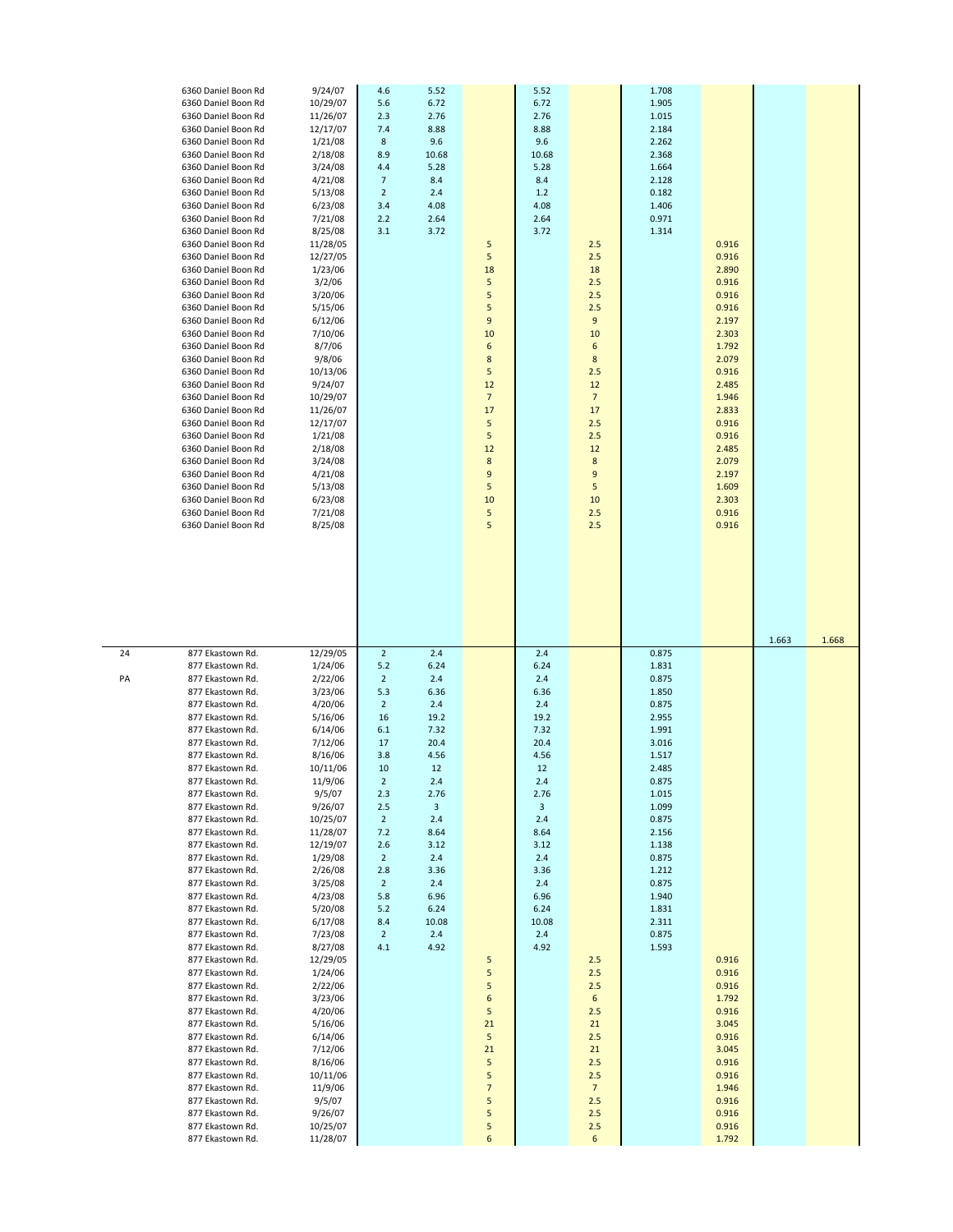|          | 877 Ekastown Rd.<br>877 Ekastown Rd.<br>877 Ekastown Rd.<br>877 Ekastown Rd.<br>877 Ekastown Rd.<br>877 Ekastown Rd.<br>877 Ekastown Rd.<br>877 Ekastown Rd.<br>877 Ekastown Rd.                                                                                                                                                                                                                                                                                                                                                                                                                                                                                                                                                                                                                                    | 12/19/07<br>1/29/08<br>2/26/08<br>3/25/08<br>4/23/08<br>5/20/08<br>6/17/08<br>7/23/08<br>8/27/08                                                                                                                                                                                                                                                                                                                                                                                                     |                                                                                                                                                                                                                                         |                                                                                                                                                                    | 5<br>5<br>5<br>5<br>5<br>5<br>5<br>6<br>$\overline{7}$                                                                      |                                                                                                                                                                              | 2.5<br>2.5<br>2.5<br>2.5<br>2.5<br>2.5<br>2.5<br>6<br>$\overline{7}$                                                                                                               |                                                                                                                                                                                                    | 0.916<br>0.916<br>0.916<br>0.916<br>0.916<br>0.916<br>0.916<br>1.792<br>1.946                                                                                                    | 1.539 | 1.289 |
|----------|---------------------------------------------------------------------------------------------------------------------------------------------------------------------------------------------------------------------------------------------------------------------------------------------------------------------------------------------------------------------------------------------------------------------------------------------------------------------------------------------------------------------------------------------------------------------------------------------------------------------------------------------------------------------------------------------------------------------------------------------------------------------------------------------------------------------|------------------------------------------------------------------------------------------------------------------------------------------------------------------------------------------------------------------------------------------------------------------------------------------------------------------------------------------------------------------------------------------------------------------------------------------------------------------------------------------------------|-----------------------------------------------------------------------------------------------------------------------------------------------------------------------------------------------------------------------------------------|--------------------------------------------------------------------------------------------------------------------------------------------------------------------|-----------------------------------------------------------------------------------------------------------------------------|------------------------------------------------------------------------------------------------------------------------------------------------------------------------------|------------------------------------------------------------------------------------------------------------------------------------------------------------------------------------|----------------------------------------------------------------------------------------------------------------------------------------------------------------------------------------------------|----------------------------------------------------------------------------------------------------------------------------------------------------------------------------------|-------|-------|
| 25<br>PA | 1000 Small Rd.<br>1000 Small Rd.<br>1000 Small Rd.<br>1000 Small Rd.<br>1000 Small Rd.<br>1000 Small Rd.<br>1000 Small Rd.<br>1000 Small Rd.<br>1000 Small Rd.<br>1000 Small Rd.<br>1000 Small Rd.<br>1000 Small Rd.<br>1000 Small Rd.<br>1000 Small Rd.<br>1000 Small Rd.<br>1000 Small Rd.<br>1000 Small Rd.<br>1000 Small Rd.<br>1000 Small Rd.<br>1000 Small Rd.<br>1000 Small Rd.<br>1000 Small Rd.<br>1000 Small Rd.<br>1000 Small Rd.<br>1000 Small Rd.<br>1000 Small Rd.<br>1000 Small Rd.<br>1000 Small Rd.<br>1000 Small Rd.<br>1000 Small Rd.<br>1000 Small Rd.<br>1000 Small Rd.<br>1000 Small Rd.<br>1000 Small Rd.<br>1000 Small Rd.<br>1000 Small Rd.<br>1000 Small Rd.<br>1000 Small Rd.<br>1000 Small Rd.<br>1000 Small Rd.<br>1000 Small Rd.<br>1000 Small Rd.<br>1000 Small Rd<br>1000 Small Rd. | 7/25/06<br>8/21/06<br>9/18/06<br>10/16/06<br>11/14/06<br>12/12/06<br>1/8/07<br>3/6/07<br>4/2/07<br>5/7/07<br>8/29/07<br>9/26/07<br>10/25/07<br>11/28/07<br>12/19/07<br>1/29/08<br>2/26/08<br>3/25/08<br>4/23/08<br>5/20/08<br>6/17/08<br>8/27/08<br>7/25/06<br>8/21/06<br>9/18/06<br>10/16/06<br>11/14/06<br>12/12/06<br>1/8/07<br>3/6/07<br>4/2/07<br>5/7/07<br>8/29/07<br>9/26/07<br>10/25/07<br>11/28/07<br>12/19/07<br>1/29/08<br>2/26/08<br>3/25/08<br>4/23/08<br>5/20/08<br>6/17/08<br>8/27/08 | $\overline{2}$<br>$\overline{2}$<br>5.6<br>$\overline{2}$<br>8.8<br>3.1<br>3.4<br>$\overline{2}$<br>5.3<br>$\overline{2}$<br>5.7<br>2.3<br>$\overline{2}$<br>4<br>$\overline{2}$<br>$\overline{2}$<br>4<br>8<br>2.8<br>3.5<br>11<br>9.6 | 2.4<br>2.4<br>6.72<br>2.4<br>10.56<br>3.72<br>4.08<br>2.4<br>6.36<br>2.4<br>6.84<br>2.76<br>2.4<br>4.8<br>2.4<br>2.4<br>4.8<br>9.6<br>3.36<br>4.2<br>13.2<br>11.52 | 5<br>5<br>18<br>5<br>5<br>8<br>5<br>5<br>8<br>$\overline{7}$<br>17<br>6<br>5<br>5<br>5<br>5<br>5<br>6<br>5<br>5<br>26<br>16 | $1.2$<br>1.2<br>6.72<br>$1.2$<br>10.56<br>3.72<br>4.08<br>$1.2$<br>6.36<br>$1.2$<br>6.84<br>2.76<br>$1.2$<br>4.8<br>1.2<br>1.2<br>4.8<br>9.6<br>3.36<br>4.2<br>13.2<br>11.52 | 2.5<br>2.5<br>18<br>5<br>2.5<br>$\bf 8$<br>5<br>2.5<br>$\bf 8$<br>$\overline{7}$<br>17<br>$\sqrt{6}$<br>2.5<br>${\mathsf 5}$<br>2.5<br>2.5<br>2.5<br>2.5<br>2.5<br>2.5<br>26<br>16 | 0.182<br>0.182<br>1.905<br>0.182<br>2.357<br>1.314<br>1.406<br>0.182<br>1.850<br>0.182<br>1.923<br>1.015<br>0.182<br>1.569<br>0.182<br>0.182<br>1.569<br>2.262<br>1.212<br>1.435<br>2.580<br>2.444 | 0.916<br>0.916<br>2.890<br>1.609<br>0.916<br>2.079<br>1.609<br>0.916<br>2.079<br>1.946<br>2.833<br>1.792<br>0.916<br>1.609<br>0.916<br>0.916<br>0.916<br>0.916<br>0.916<br>0.916 |       |       |
| 26<br>PA | 628 Middle Rd.<br>628 Middle Rd.<br>628 Middle Rd.<br>628 Middle Rd.<br>628 Middle Rd.<br>628 Middle Rd.<br>628 Middle Rd.<br>628 Middle Rd.<br>628 Middle Rd.<br>628 Middle Rd.<br>628 Middle Rd.<br>628 Middle Rd.<br>628 Middle Rd.<br>628 Middle Rd.<br>628 Middle Rd.<br>628 Middle Rd.<br>628 Middle Rd.<br>628 Middle Rd.<br>628 Middle Rd.<br>628 Middle Rd.<br>628 Middle Rd.<br>628 Middle Rd.<br>628 Middle Rd.<br>628 Middle Rd.                                                                                                                                                                                                                                                                                                                                                                        | 11/29/06<br>12/28/06<br>1/25/07<br>2/29/07<br>3/21/07<br>5/21/07<br>9/6/07<br>2/21/08<br>4/24/08<br>6/26/08<br>7/24/08<br>8/19/08<br>11/29/06<br>12/28/06<br>1/25/07<br>2/29/07<br>3/21/07<br>5/21/07<br>9/6/07<br>2/21/08<br>4/24/08<br>6/26/08<br>7/24/08<br>8/19/08                                                                                                                                                                                                                               | 8.3<br>6.5<br>13<br>14<br>15<br>4.1<br>4.1<br>4.8<br>7.8<br>3.5<br>8.3<br>12                                                                                                                                                            | 9.96<br>7.8<br>15.6<br>16.8<br>18<br>4.92<br>4.92<br>5.76<br>9.36<br>4.2<br>9.96<br>14.4                                                                           | 8<br>5<br>5<br>9<br>6<br>26<br>17<br>23<br>6<br>$11\,$<br>12<br>44                                                          | 9.96<br>7.8<br>15.6<br>16.8<br>18<br>4.92<br>4.92<br>5.76<br>9.36<br>4.2<br>9.96<br>14.4                                                                                     | 8<br>2.5<br>5<br>$\boldsymbol{9}$<br>6<br>26<br>17<br>23<br>6<br>11<br>12<br>44                                                                                                    | 2.299<br>2.054<br>2.747<br>2.821<br>2.890<br>1.593<br>1.593                                                                                                                                        | 2.079<br>0.916<br>1.609<br>2.197<br>1.792<br>3.258<br>2.833<br>3.135<br>1.792<br>2.398<br>2.485<br>3.784                                                                         | 1.195 | 1.426 |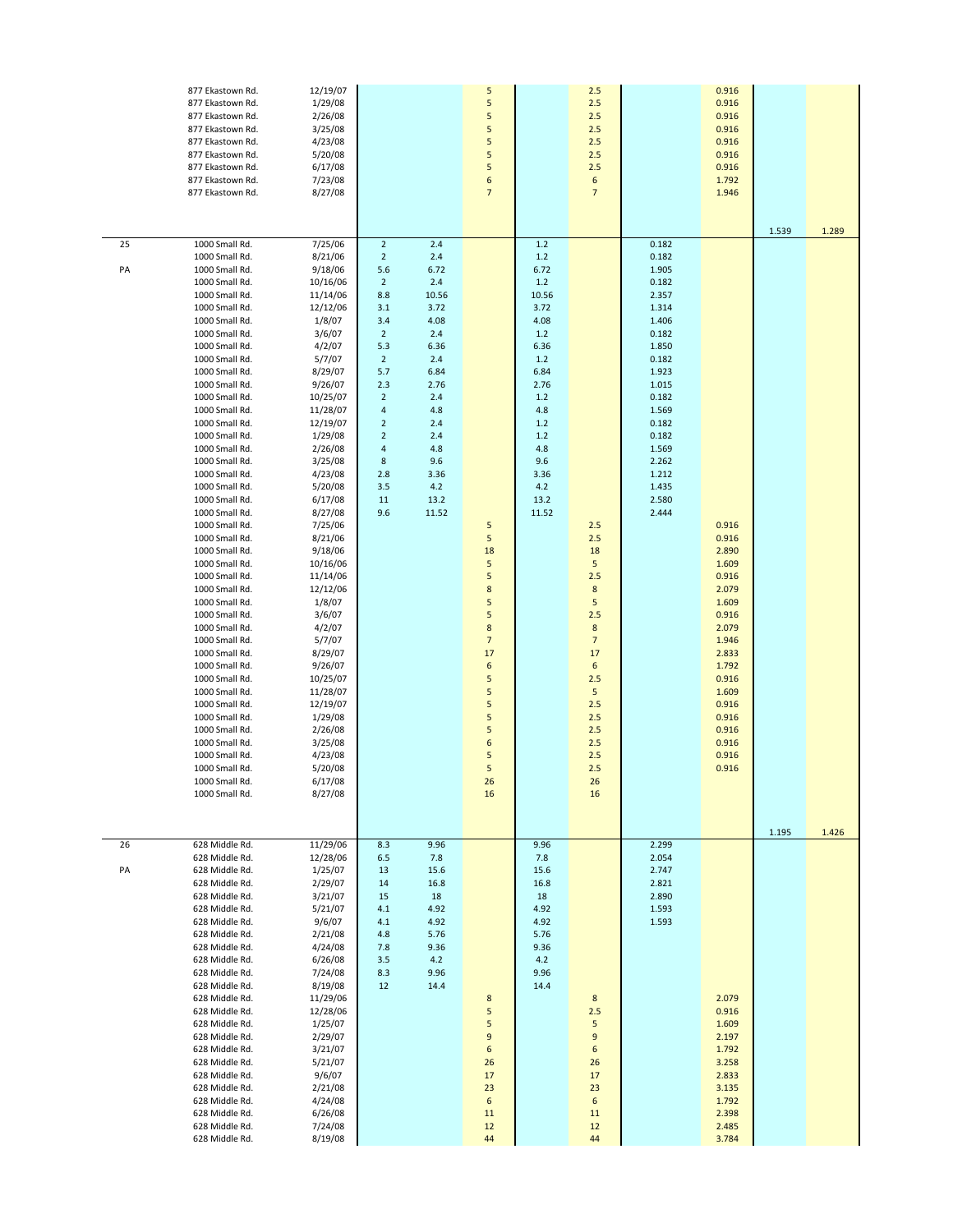|          |                                                                                                                                                                                                                                                                                                                                                                                                                                                                                                                                                                                                                                                                                                                                                                                                                              |                                                                                                                                                                                                                                                                                                                                                              |                                                                                                                                                                                                       |                                                                                                                                 |                                                                                                          |                                                                                                                  |                                                                                                                                                |                                                                                                                                              |                                                                                                                                              | 2.285 | 2.357 |
|----------|------------------------------------------------------------------------------------------------------------------------------------------------------------------------------------------------------------------------------------------------------------------------------------------------------------------------------------------------------------------------------------------------------------------------------------------------------------------------------------------------------------------------------------------------------------------------------------------------------------------------------------------------------------------------------------------------------------------------------------------------------------------------------------------------------------------------------|--------------------------------------------------------------------------------------------------------------------------------------------------------------------------------------------------------------------------------------------------------------------------------------------------------------------------------------------------------------|-------------------------------------------------------------------------------------------------------------------------------------------------------------------------------------------------------|---------------------------------------------------------------------------------------------------------------------------------|----------------------------------------------------------------------------------------------------------|------------------------------------------------------------------------------------------------------------------|------------------------------------------------------------------------------------------------------------------------------------------------|----------------------------------------------------------------------------------------------------------------------------------------------|----------------------------------------------------------------------------------------------------------------------------------------------|-------|-------|
| 27<br>PA | 2375 W. Collegel Ave.<br>2375 W. Collegel Ave.<br>2375 W. Collegel Ave.<br>2375 W. Collegel Ave.<br>2375 W. Collegel Ave.<br>2375 W. Collegel Ave.<br>2375 W. Collegel Ave.<br>2375 W. Collegel Ave.<br>2375 W. Collegel Ave.<br>2375 W. Collegel Ave.<br>2375 W. Collegel Ave.<br>2375 W. Collegel Ave.<br>2375 W. Collegel Ave.<br>2375 W. Collegel Ave.<br>2375 W. Collegel Ave.<br>2375 W. Collegel Ave.<br>2375 W. Collegel Ave.<br>2375 W. Collegel Ave.<br>2375 W. Collegel Ave.<br>2375 W. Collegel Ave.<br>2375 W. Collegel Ave.<br>2375 W. Collegel Ave.<br>2375 W. Collegel Ave.<br>2375 W. Collegel Ave.<br>2375 W. Collegel Ave.<br>2375 W. Collegel Ave.<br>2375 W. Collegel Ave.<br>2375 W. Collegel Ave.<br>2375 W. Collegel Ave.<br>2375 W. Collegel Ave.<br>2375 W. Collegel Ave.<br>2375 W. Collegel Ave. | 3/12/07<br>4/9/07<br>5/7/07<br>6/11/07<br>8/6/07<br>9/25/07<br>10/30/07<br>11/27/07<br>12/18/07<br>1/22/08<br>2/19/08<br>4/22/08<br>5/12/08<br>6/24/08<br>7/22/08<br>8/28/08<br>3/12/07<br>4/9/07<br>5/7/07<br>6/11/07<br>8/6/07<br>9/25/07<br>10/30/07<br>11/27/07<br>12/18/07<br>1/22/08<br>2/19/08<br>4/22/08<br>5/12/08<br>6/24/08<br>7/22/08<br>8/28/08 | 7.5<br>$2^{\circ}$<br>$4.5\,$<br>$\overline{2}$<br>7.6<br>19<br>$\mathbf{3}$<br>2.6<br>$\overline{2}$<br>$\overline{2}$<br>$\overline{2}$<br>2.9<br>$\overline{2}$<br>$7.1\,$<br>$\overline{2}$<br>13 | $\boldsymbol{9}$<br>2.4<br>5.4<br>2.4<br>9.12<br>22.8<br>3.6<br>3.12<br>2.4<br>2.4<br>2.4<br>3.48<br>2.4<br>8.52<br>2.4<br>15.6 | 5<br>3<br>5<br>5<br>5<br>5<br>5<br>5<br>5<br>$\overline{7}$<br>5<br>5<br>10<br>$\overline{7}$<br>5<br>12 | 9<br>1.2<br>5.4<br>1.2<br>9.12<br>22.8<br>3.6<br>3.12<br>1.2<br>2.4<br>1.2<br>3.48<br>1.2<br>8.52<br>1.2<br>15.6 | 5<br>$\overline{\mathbf{3}}$<br>2.5<br>2.5<br>5<br>2.5<br>2.5<br>2.5<br>5<br>$\overline{7}$<br>2.5<br>2.5<br>10<br>$\overline{7}$<br>2.5<br>12 | 2.197<br>0.182<br>1.686<br>0.182<br>2.210<br>3.127<br>1.281<br>1.138<br>0.182<br>0.875<br>0.182<br>1.247<br>0.182<br>2.142<br>0.182<br>2.747 | 1.609<br>1.099<br>0.916<br>0.916<br>1.609<br>0.916<br>0.916<br>0.916<br>1.609<br>1.946<br>0.916<br>0.916<br>2.303<br>1.946<br>0.916<br>2.485 | 1.234 | 1.371 |
| 28<br>PA | 40 Water Street<br>40 Water Street<br>40 Water Street<br>40 Water Street<br>40 Water Street<br>40 Water Street<br>40 Water Street<br>40 Water Street<br>40 Water Street<br>40 Water Street<br>40 Water Street<br>40 Water Street<br>40 Water Street<br>40 Water Street<br>40 Water Street<br>40 Water Street<br>40 Water Street<br>40 Water Street<br>40 Water Street<br>40 Water Street                                                                                                                                                                                                                                                                                                                                                                                                                                     | 9/25/07<br>10/30/07<br>11/27/07<br>12/18/07<br>1/22/08<br>2/19/08<br>3/25/08<br>4/22/08<br>5/12/08<br>6/24/08<br>8/28/08<br>9/25/07<br>10/30/07<br>11/27/07<br>12/18/07<br>1/22/08<br>2/19/08<br>3/25/08<br>4/22/08<br>5/12/08                                                                                                                               | 3.6<br>5.4<br>2.2<br>$\overline{2}$<br>$\overline{2}$<br>$\overline{2}$<br>3.1<br>$\overline{2}$<br>$\overline{2}$<br>6.7<br>7.6                                                                      | 4.32<br>6.48<br>2.64<br>2.4<br>2.4<br>2.4<br>3.72<br>2.4<br>2.4<br>8.04<br>9.12                                                 | 10<br>8<br>5<br>5<br>5<br>5<br>5<br>5<br>5                                                               | 4.32<br>6.48<br>2.64<br>1.2<br>2.4<br>1.2<br>3.72<br>1.2<br>1.2<br>8.04<br>9.12                                  | 10<br>8<br>2.5<br>2.5<br>2.5<br>2.5<br>2.5<br>2.5<br>2.5                                                                                       | 1.463<br>1.869<br>0.971<br>0.182<br>0.875<br>0.182<br>1.314<br>0.182<br>0.182<br>2.084<br>2.210                                              | 2.303<br>2.079<br>0.916<br>0.916<br>0.916<br>0.916<br>0.916<br>0.916<br>0.916                                                                |       |       |